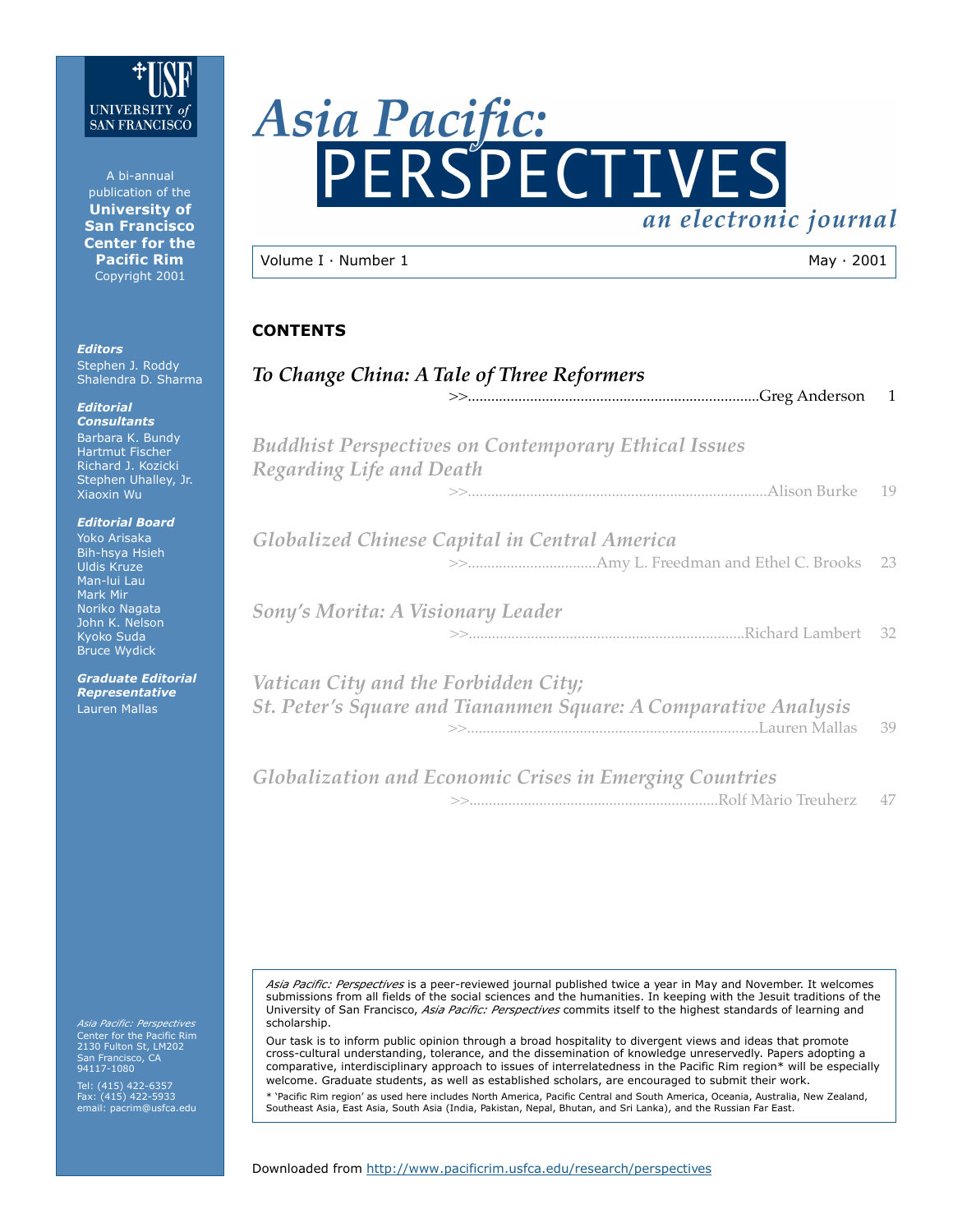# USF Center for the Pacific Rim **Asia Pacific: Perspectives** · May 2001

# **To Change China: A Tale of Three Reformers**

by Greg Anderson, M.A.

### *Abstract*

The cyclical rising and falling of historical Chinese dynasties has often been punctuated by the emergence of reformers who attempted to bring about improvements and to set the nation on what they believed to be the correct course. This paper examines the lives, motivations, reform programs, and results achieved by three such reformers—Wang Mang of the Han, Wang Anshi of the Song, and Zhang Juzheng of the Ming—in an effort to understand the conditions that drove them to reform, and to draw lessons for modern day reformers in the People's Republic of China.

Wang Mang is judged to be a nearly complete failure as his reforms were based almost solely on nostalgia for a return to the idealized Zhou era, rather than on solutions to specific problems. Wang Anshi and Zhang Juzheng were more successful in addressing specific problems, though neither made an effort to gain support for their reforms from the bureaucracy. Wang Anshi was the most successful of the three as his reforms were not only far-reaching and integrated, but they also included an important self-sustaining component that, were it not for the downfall of the Northern Song, could have led to more permanent changes.

# *Introduction*

Throughout its more than four thousand years of history, China has been subject to unending cycles of rise and fall, innovation and stagnation, prosperity and decline. The pattern goes something like this: A new dynasty is founded by a charismatic leader who is able to give the citizens a feeling of optimism and hope. This is followed by a phase, lasting as long as one hundred years, in which the dynasty reaches its zenith politically, economically and culturally. In the next phase, the dynasty reaches a plateau of stagnation and complacency, which is followed by a final phase of decline, destruction and the eventual fall of the dynasty.<sup>1</sup>

At some point during that final phase, history records the emergence of reformers who, often at great personal risk, attempt to change or improve what they believe to be wrong, to put an end to perceived abuse or disorder, and to redirect the course of the dynasty. However, because every Chinese dynasty, from the mythical Xia to the Qing, eventually met its demise, we know that none of these reformers was ultimately successful.

Why have these reformers so often failed in their attempts to restore China's glory? Is there a common thread running through Chinese history to explain the difficulties faced by those who have wanted to make changes to government, society or economy? What lessons can we draw from historical reform attempts that will help us to understand China's post-cultural revolution reform efforts?

In an effort to formulate answers to these questions, this paper will examine the lives of three historical reformers whose influences are separated by thousands of years, Wang Mang of the Han Dynasty, Wang Anshi of the Northern Song, and Zhang Juzheng of the Ming.

Certainly the most well-known among our three reformers was Wang Mang (45 B.C. - A.D. 23) who served as Imperial Regent under several emperors during the latter part of the Former Han Dynasty. His reforms were mostly economic in nature but were heavily influenced by Wang's reverence for the teachings of Confucius; however, Wang Mang's reforms have often been overshadowed by the fact that he dethroned the last emperor of the Former Han and established his own (short-lived) dynasty with himself as emperor.

Over one thousand years and several dynasties later, Wang Anshi (A.D. 1021-1086) rose to prominence as Grand Councilor under the emperor Shenzong (r. 1068-1085) toward the end of the Northern Song dynasty.<sup>2</sup> Wang is best known for his package of reforms known as the New Policies (*xin fa*), which contained an integrated set of reforms touching upon China's bureaucracy, military, economy and education.3

Toward the end of the Ming dynasty, and five hundred years after Wang Anshi, Zhang Juzheng (A.D. 1525-1582) served as Chief Grand Secretary under the emperor Wanli (r. 1573-1620). Having served as imperial tutor during Wanli's childhood, Zhang exercised strong influence over the emperor and, as such, was regarded as a *de facto* Prime Minister.4 The reforms of Zhang Juzheng, though not as extensive as those of either Wang Mang or Wang Anshi, were focused on tax administration and stringent fiscal management.

All three of these reformers had in common the fact that they came into positions of power during times in which their respective dynasties were considered to be in decline, and all three felt they had the cure to what ailed China. Wang Mang's medicine was certainly the most drastic in that part of his prescription included the ending of the dynasty he had served and the establishment of a new dynasty known as the Xin (A.D. 9-23). Though some of his reforms began before he ascended the throne, most of his reforms came during his reign as emperor. Wang Mang's Xin dynasty lasted only fourteen years and ended with his murder in A.D. 23.

Wang Anshi's tenure as Grand Councilor lasted, with only brief interruption, from A.D. 1070 to 1076, and was preceded by various other bureaucratic posts including Vice Grand Councilor. His final year as Grand Councilor preceded the fall of the Northern Song by fifty-one years.

Zhang Juzheng served as Chief Grand Secretary from A.D. 1572 to 1582. Unlike Wang Mang and Wang Anshi, Zhang had no previous career experience as a state official. He had served as tutor to the emperor Wanli, both before and after Wanli's accession to the throne at the age of ten. Zhang's final year as Chief Grand Secretary preceded the fall of the Ming by only sixty-two years.

History has been at times, both cruel and kind to the memories of these three reformers – though mostly cruel. The proximity of their administrations to the last days of their respective dynasties, (and in Wang Mang's case, his usurpation of the throne) combined with the vehemence of their contemporary opposition, contributed to unfavorable accounts of them in the official Han, Song and Ming Histories. Later scholarship, however, has reexamined the reforms of all three, providing us with more objective accounts of their reforms and the effects of their reforms on state and society.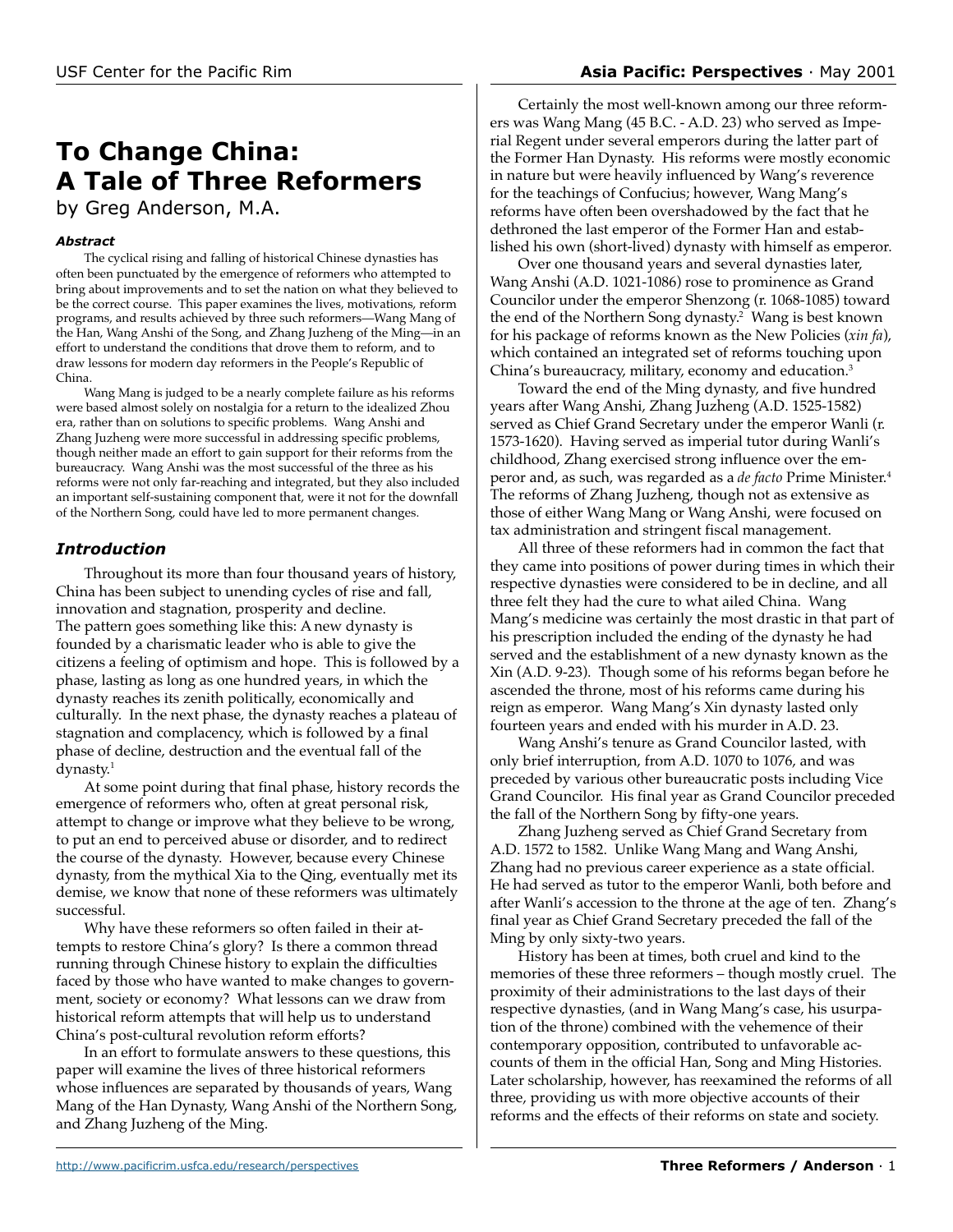We will begin by observing the times in which our three reformers lived and the circumstances which motivated them to attempt reforms.

# *The Motivation for Reform* **Conditions of the Former Han**

The Han Dynasty was founded by Liu Bang (206-195 B.C.) who arose from peasant origins to lead a rebellion against the oppressive, legalist Qin Dynasty (221-206 B.C.). Liu adhered to the Confucian teaching that only a just and moral government had a right to govern the people and, therefore, to maintain the "Mandate of Heaven"(*tian ming*). He relaxed many of the rules and punishments that had controlled the daily existence of the people under the Qin, and encouraged learning as a way to bring talented people into the service of the state. The leadership of Liu Bang helped to foster growth and prosperity during the early years of the Han.

The Han was begun under the official ideology of Confucianism which stressed the value of learning and selfdiscipline. Through learning, anyone could make himself a better person, fit to serve the needs of the state and to serve as an example of moral and just living for the common people. Liu Bang supported these notions by establishing examinations in the Confucian Classics designed to select worthy men to serve the state. These examinations, which would persist in one form or another until the early twentieth century, gave anyone with the means to study an opportunity to become a civil servant, and thus guarantee his family a comfortable living and a respected position in society. As a result, gentry status generally was not inheritable; it had to be earned through passing the exam.<sup>5</sup>

The Confucianism of the Han, however, was not pure Confucianism in that it incorporated Legalist elements which had been opposed by Confucius. John K. Fairbank refers to this Legalist-Confucian amalgam as "Imperial Confucianism" which retained some of the Legalist elements of Qin rule, particularly the use of rewards and punishments by rulers to maintain order among the people.<sup>6</sup>

Despite its good beginnings, later Han emperors, notably Han Wudi (r. 141-87 B.C.), became corrupted by their absolute power, and instituted greater government control over many aspects of life. Though Han Wudi sought to extend the Confucianist orthodoxy established under Liu Bang, he also established other practices which were decidedly un-Confucian. Han Wudi set up government monopolies over the production of staple goods such as salt and iron which would continue under many subsequent dynasties in the future. The money earned from controlling the markets for salt and iron went primarily to finance the Han army which expanded China's borders through conquest of neighboring kingdoms.

These monopolies were the subject of a now-famous debate which took place among reformist Confucian scholars and modernists during the year 81 B.C.—the Debate on Salt and Iron. The Confucian reformists opposed the monopolies on the grounds that they imposed burdens on the people to finance unnecessary wars. Modernists, however, argued that the wars were necessary to protect the common people from

conquest by China's barbarian neighbors.7

In addition to the monopolies, the state also became involved in commerce through controlling the grain trade. The government's "ever-normal granary" was established to equalize grain prices by buying up excess supplies when grain was plentiful and selling stored grain when the supply was low. Though there is some evidence that the policy was effective in equalizing prices, one result was that private merchants were deprived of this particular source of income.

Another source of government income during this time was the land tax which was levied on all land held by private citizens according to the amount of land one owned. Over time, however, land became more and more concentrated in the hands of an ever-decreasing number of wealthy landowners. Most often this would happen when, during times of drought, flood or pestilence, small farmers would borrow money from the wealthy to tide themselves over until the return of favorable growing conditions. These loans were often made at usurious rates of interest and required pledging of the land, and sometimes even the farmer and his family, as collateral. During extended periods of poor agricultural conditions, much land passed into the hands of the wealthy, and many farmers and their families became slaves of their creditors.

This concentration of landholding, one might think, would make the jobs of the tax collectors much easier in that they would have fewer landowners from whom to collect tax. On the contrary, it became far more difficult. The political and economic power gained by the wealthy landowners made it possible for them to exert influence over local government and to thereby have their tax bills reduced, or even to have their land removed from tax rolls altogether.

Another form of government 'income' at this time was *corvée* labor in which adult males were required to work for approximately one month each year in service to the government, usually on construction projects or in military service. As was the case with the land tax, the wealthy were often able to exert their influence to avoid their annual duty to the state.

This ability of the wealthy to avoid taxes and labor increasingly led to even greater pressure on the powerless to make up for lost revenue. This pressure often took place in the form of great oppression and punishment by local governments who were themselves under pressure from the central government to keep the revenues flowing. Increased pressure on the poor quite often led to resentment, banditry and sometimes rebellion.

The central government's appetite for tax revenues grew significantly over the latter portion of the Former Han Dynasty, especially after the military exploits of Han Wudi. Administration of new territories conquered by the Han, as well as continued military activity to keep the Xiong Nu, socalled barbarians along the northern border, at bay, placed a great strain on government finance.

The former Han peaked under Wudi, then under a succession of weak emperors began a century-long period of decline.8 Notable during this period, from approximately the end of Han Wudi's reign in 87 B.C. to the end of the former Han in A.D. 9, was the increasing influence of the extended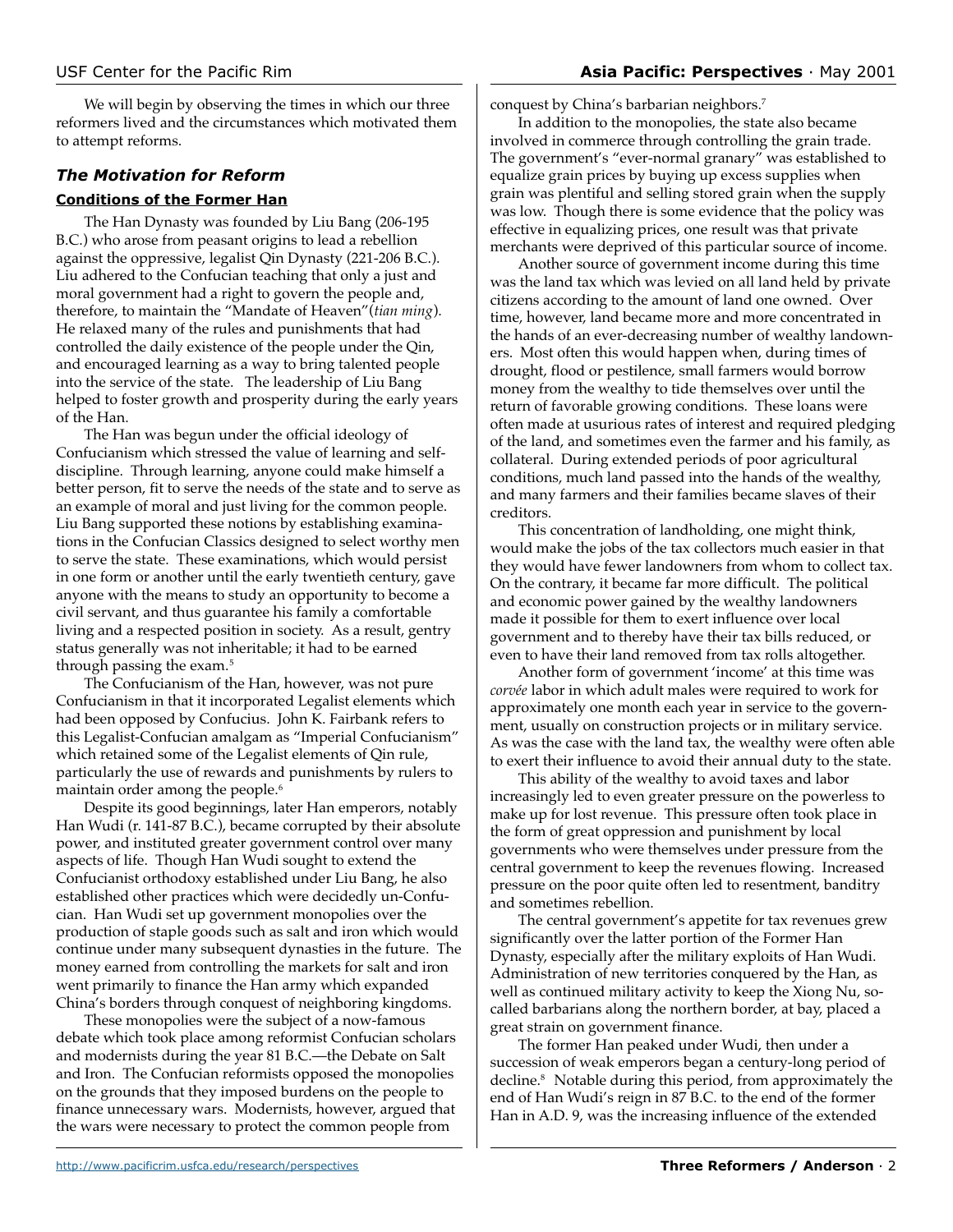families of empresses at court. Whenever a Han emperor died, power then rested in the hands of his widow, the empress dowager, who had the duty of selecting the next emperor from among the Liu clan. In many cases, the new emperor selected by the empress dowager would be a minor who was supervised by a regent appointed from among the relatives of the empress. Though holding no official political power, this regent, as caretaker of the young emperor, and as a close relative of the empress dowager, often exerted much influence at court.<sup>9</sup> The power and privilege that came with the position of regent also led to much conflict and intrigue among relatives of various empresses and empresses dowager who competed for favor and influence.

As we shall see, the latter years of the Former Han exhibited all the characteristics of a dynasty in decline: much extravagance at court, fighting among factions for influence, weak emperors, a decrease in fiscal discipline, and the increasing power of the wealthy.<sup>10</sup>

Before declaring himself emperor in A.D. 9, Wang Mang had been appointed Regent, first in 8 B.C. and again in 1 B.C., by his aunt, the Empress Dowager Wang.<sup>11</sup> Prior to his regency, three of Wang Mang's uncles and one of his cousins had occupied the position consecutively for twenty-eight years.12 It is ironic, then, that the poor and weakened condition of the dynasty, which drove Wang Mang to implement reforms in the first place, was also the condition which placed him into a position to implement reforms.

Much unlike his relatives who apparently availed themselves of the privileges of their offices, Wang Mang is noted for living simply and frugally. Even Ban Gu's official Han history (*Han Shu*), which was deeply critical of Wang's usurpation of the throne, praises him for the model Confucian behavior he exhibited in his youth. He was devoted to his studies of the Confucian Classics, cared for ill family members and even helped to raise an orphaned nephew.13

An ardent Confucianist, Wang Mang, shared Confucius' idealization of the ancient times of the sage-kings, Yao and Shun, and the ruling clan of the Zhou dynasty, Kings Wen and Wu, and the Duke of Zhou. Their eras were supposedly times when all was right with the world, and leaders exemplified the Confucian virtues of benevolence, virtue, filial piety, order, observance of ritual, and a commitment to learning.

Driven by these influences, and a belief that the Han were no longer able to set the proper example for the people or to provide for their needs, Wang Mang wanted to re-establish the ideal Confucian society. Though very little recorded history of his time exists today, the *Han Shu* portrays Wang Mang as caring for the conditions of the common people. Of the Qin Dynasty rulers' treatment of the people Wang wrote in an edict:

The Qin was without principle and increased the levies and taxes for its own use, exhausting the strength of the people with its inordinate desires… profaning the will of Heaven, destroying human relationships, and perverting the principle that man is the noblest creation of Heaven and earth…14

Wang Mang also criticized the Han for the oppressive burden of taxes on the poor and for allowing property to be gathered in the hands of the rich:

(The rich)…grew arrogant and perpetrated evil deeds, while the poor, without even the dregs of grain to satisfy themselves with, were reduced to despair and turned to a life of crime. Both sank in wickedness, and punishments had to be used…15

His ideology aside, there is also evidence to suggest that Wang Mang was driven by ambition as well. Among his relatives whom he nursed to health during illness was one of his uncles, a regent who served the emperor. Even in his blind Confucianism, Wang certainly realized that by sacrificing his own interests to care for his well-connected uncle, he would be helping to ensure his future reward. Additionally, prior to his first appointment to regent, Wang Mang had a cousin who was older, had advanced to a higher post than he, and who was, therefore, better-placed to become the next regent. Through intrigues of his own, Wang Mang accused the well-placed cousin of minor wrong-doing—a crime which unfortunately ended in the cousin's execution—and placed himself next in line to be appointed regent.<sup>16</sup>

Throughout his career, Wang Mang demonstrated great political skill through exercising personal influence and masterfully spreading propaganda that legitimized his every move. He earned the support of the Confucian bureaucracy by basing his reforms on interpretations of the Confucian texts, and he gained influence by generously rewarding titles and property to those whom he thought might challenge him politically. He also took great pains to legitimize his claim to the throne, first through providing "evidence" that he was a descendant of China's mythical Yellow Emperor, and secondly through documenting numerous "portents" all of which supposedly pointed to his being selected by Heaven to ascend the throne in place of the Han.

# **Conditions of the Eleventh Century Song**

Moving forward in history nearly one thousand years, the founding emperor of the Song Dynasty (A. D. 960-1279), Song Taizu (r. 960-978), actually made it possible for Song Dynasty reformers to challenge the status quo. Unlike the founding emperors of previous dynasties, Song Taizu placed great emphasis on institutional continuity with the prior regime, as opposed to making his own mark through a radical departure from the past.<sup>17</sup> Because the system was not the invention of Song Taizu, himself, various aspects of the system were open to challenge. The political and economic systems of the Tang (A. D. 618-907) had been preserved in the Song but were allowed to be changed or replaced as was deemed necessary to meet the current needs of the nation. By the mid-eleventh century, some thought the needs of the country did call for a change, but few reformers had arisen to suggest radical improvements to the existing system.

Economically, Song China operated under a system similar to that of the Han in which the central government collected revenue from land taxes and monopolies on certain commodities such as salt, iron and tea. But the prevailing political thought of the time did not include the concept of a fiscally accountable government.<sup>18</sup> Additionally, the government enforced a system known as the "Commissioned Services Act," in which common people were conscripted on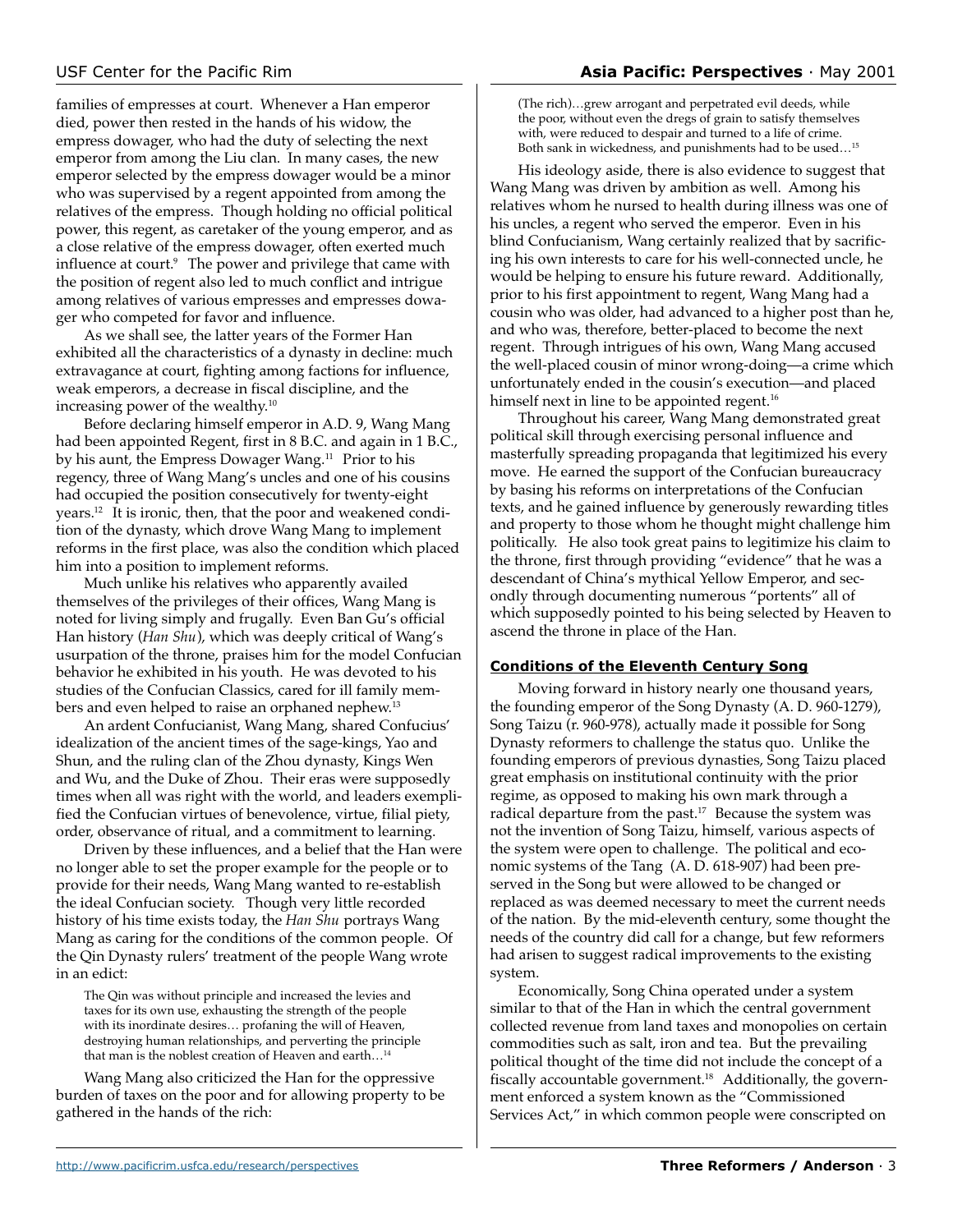a regular basis to provide services to the government. This policy of *corvée* labor, similar to that of the Han, dated back to very ancient times in Chinese history. As under previous dynasties, over the years wealthy landowners were able, through bribes or government connections, to have their taxes reduced, to have their land removed from the tax rolls, and to avoid *corvée* labor.

The agrarian-based economy of the times also depended upon regular and productive harvests, part of which were required to be shipped to the capital for storage and use by the administration. These stores of grain, and other commodities such as silk or cotton, could be accepted in lieu of cash, declining in amount the further away one lived from the capital to take into account the greater cost of shipping commodities over long distances.19

The Song Dynasty continued in the tradition of civil service examinations which had their origins in the Han. The required curriculum covered dynastic histories, poetry, and the Confucian classics<sup>20</sup>, and heavily emphasized memorization of Confucian texts and poetry composition. Although the wealthy had an advantage in their means to pay for an education, it was not impossible for members of the lower classes to pass examinations and gain entrance into the bureaucracy.21 In keeping with convention, the aspirants to education and civil service postings were all men.<sup>22</sup>

Militarily, the Northern Song found itself constantly challenged by the Xixia and the Liao along its northern border. Though the Song abandoned much of the imperial ambitions of the Tang which had preceded it, the Song continued to allocate tremendous resources to national defense. Prior to the reign of Wang Anshi's emperor, Shenzong, the standing army numbered  $1,162,000$  men<sup>23</sup> "for whom soldiering was a full time profession. The cost of supporting this army was a crushing burden on dynastic finances,"<sup>24</sup> and the Song began to experience large budget deficits.

In 1058 Wang Anshi traveled to the capital, Kaifeng, from his home province of Jiangxi to present what would be his most famous memorial to the Emperor Renzong (r. 1023- 1064). Wang's "Ten Thousand Word Memorial" outlines his general political philosophy while giving a brief preview of the elements of his New Policies which were still to come nearly ten years in the future. Wang Anshi criticizes the ineffective method of instruction in schools: This method (of instruction) calls for the recitation and memorizing of an enormous amount of literature…but even if success in this matter is gained, it does not qualify the best student for the ruler's position…they would have only the vaguest notion of what to do when they were appointed to actual office.<sup>25</sup>

Wang Anshi gives clues as to his future socialist economic policy:

…I have made some enquiry into the methods of finance adopted by the ancient rulers…this consisted of using the resources of the people to produce wealth for the State, and to devote the wealth thus accumulated to meeting the requirements of the national expenditure.<sup>26</sup>

…and his thoughts on the current method of appointing officials:

On the basis of possessing literary ability a man may be appointed to a Financial post, then…transferred to a legal position, or again to…the Board of Rites. One cannot expect anything else than that he finds it difficult…seeing that he is required to...fill any position whatsoever.<sup>27</sup>

When taken as a whole, the "Ten Thousand Word Memorial" contains, not random opinions on various problems facing state and society, but rather an integrated, selfcontained system designed to return the Song to its potential greatness.28 Basing his reasoning on the Confucian classics, he asserted that government should return to the ways of the ancient kings, but only in a general sense:

"I am not arguing that we should revive the ancient system of government in every detail…So complete a revival is practically impossible. I suggest that we should just follow the main ideas and general principles of these ancient rulers.<sup>2</sup>

### **Conditions of the Sixteenth Century Ming**

Nearly three hundred years after the time of Wang Anshi, and after a brief period of rule over China by the Mongols, Hong Wu (r. 1368-1398), founding emperor of the Ming Dynasty, returned China to Chinese rule by defeating the overstretched Mongols. A very capable emperor and dedicated worker, Hong Wu established the dynasty on a solid foundation by restoring peace and order to the country and building up a strong army to defend China's borders.

Especially characteristic of his rule was a greater concentration of powers in the hands of the emperor. This concentration of powers, though effective in the hands of a capable emperor such as Hong Wu, would eventually contribute to the downfall of the Ming, as later, less capable and less scrupulous emperors wielded these concentrated powers. By the reign of the Jia Jing emperor (r. 1522-1566), emperors had begun to neglect their governmental duties, often not even taking the time to hold court.<sup>30</sup>

During the course of the Ming, court eunuchs grew tremendously in number and in power. The emperors brought about this condition as their increasing requests for eunuchs to serve in the palace induced many parents to castrate their own children in the hopes that their sons could obtain positions in the palace. Many of the thousands of eunuchs who lived and worked in the palace sought out opportunities for influence and corruption, and were a contributing factor in the eventual downfall of the dynasty.

Perhaps the most well-known eunuch was the Admiral Zheng He, who commanded a navy of as many as 60 vessels that explored as far as the coast of Africa. These explorations, which took place between 1405 and 1433, were eventually ended, most likely because of their expense, but also because of the increasing threats the Chinese felt around their own borders. Moreover, memories of the Mongol conquest had reinforced a conservatism and xenophobia that gave China an inward focus which would persist well into the twentieth century.

Similarly to the Han and the Song, the Ming derived most of its revenue from land taxes and the salt and tea monopolies. The Ming also inherited the old system of *corvée* labor; however, by the later fifteenth century, much of the work had been commuted to silver payments for many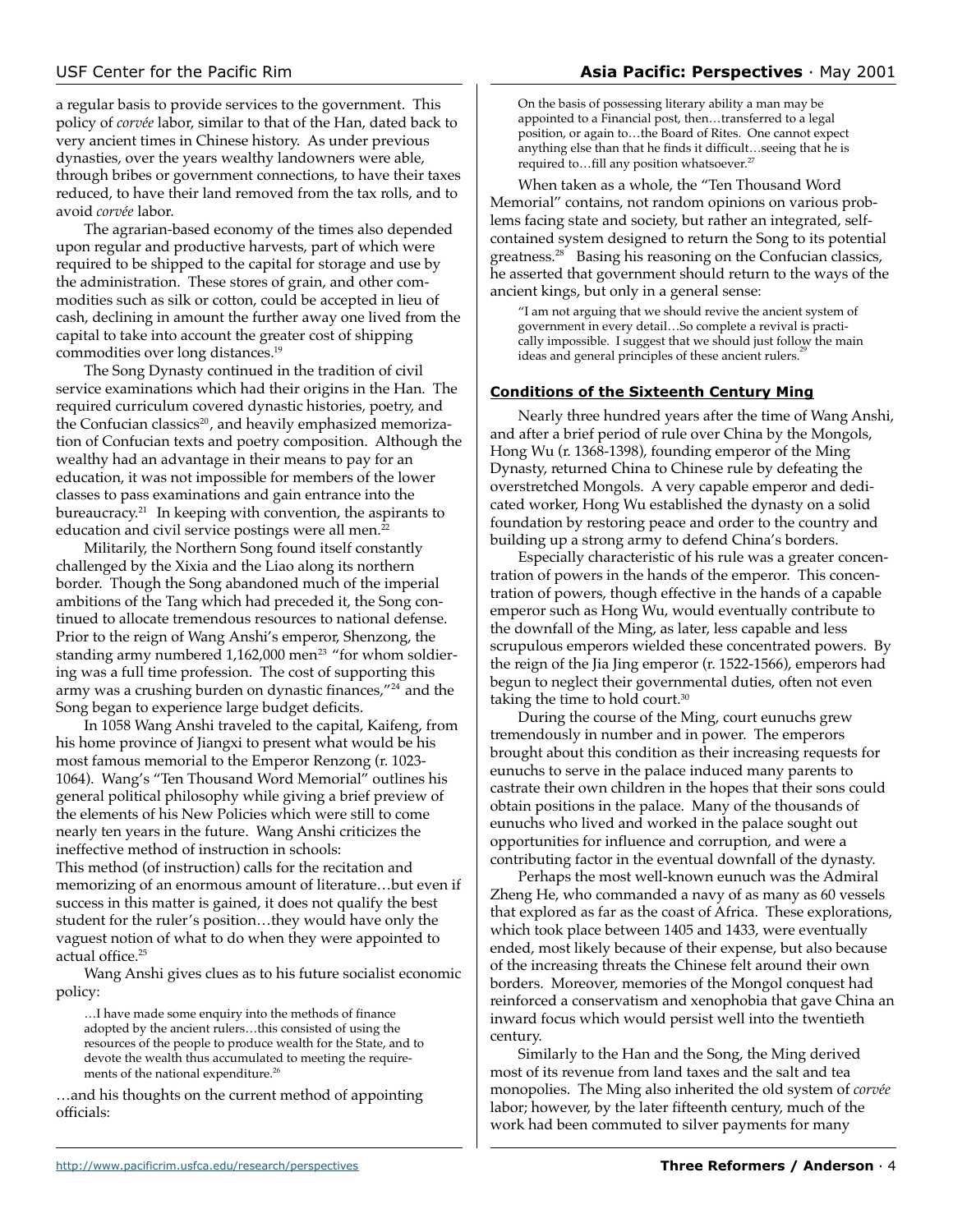people. Despite its good beginnings, the Ming began to experience systemic economic problems toward the middle of the dynasty. As in the Han and Song, the land taxes became easy to evade through the collusion of wealthy landowners and corrupt officials who were very lowly compensated in their official positions.31 Additionally, because much *corvée* labor had been commuted to silver payments based on local, ad-hoc decisions, there did not exist a uniform system or standard by which government ministers could forecast revenue receipts.32

Combined with revenue collection problems, the Ming dynasty was faced with an ever-increasing expense burden. In addition to government salaries and imperial household expenses, the administration carried the extra burden of providing living expenses for emperors' relatives who numbered nearly thirty thousand by the middle of the sixteenth century.<sup>33</sup> By then the imperial treasury was nearly empty and money had to be borrowed from the provinces or from government departments.<sup>34</sup>

The army, which in the early part of the Ming had become nearly self-supporting through its own farming ventures, also became a heavy burden as it came to rely increasingly on state financial support by the middle of the dynasty. Despite continued threats by the Mongols from the north, Manchus from the northeast and Japanese pirates from the east, the strength of the Ming army was allowed to decline. When the Mongols attacked Beijing in 1550, army commanders were only able to gather fifty to sixty thousand soldiers from the local regiment, which during the time of Hong Wu, had numbered more than one hundred thousand men.<sup>35</sup>

Much of the Ming educational system was similar to that of the Han and Song. Those who aspired to join the civil service were still required to pass rigorous exams involving memorization of the Four Books and the Five Classics. One notable difference, the infamous "eight-legged essay"(*ba gu wen*), which required a set form for writing examination papers, was instituted during the late thirteenth century. Though Wang Anshi had attempted educational reforms during the eleventh century which were intended to produce a more highly skilled bureaucracy, the traditional Confucian view of education prevailed during the Ming: one's morality, rather than one's level of skill, was of greater importance for a civil service position. Those who would exercise creativity by departing from the approved form or content need not apply. Arriving on the scene at a time when the Ming dynasty was clearly in decline, Zhang Juzheng believed that the continuance of the dynasty was of utmost importance. In an indication of his commitment to the dynasty, he wrote, "If it is to the benefit of the state, I would do it regardless of life or death."36 In 1568, prior to his appointment as Chief Grand Secretary, Zhang Juzheng submitted his "Memorial on Six Affairs" to the emperor suggesting that the current problems faced by the dynasty were primarily due to a weakening of imperial authority and a disrespect for dynastic laws and institutions. Despite his background as a Confucian scholar, this memorial subsequently earned him the reputation of a Legalist. However, he often combined both Confucian and Legalist arguments to justify his means. Here he advises the emperor to

combine Legalist punishment with his Confucian duty to provide a moral example for the people:

"If [the emperor] desires all to return to rectitude, he must have laws and regulations, prohibitions and ordinances in order to govern them…However, if [he] does not devote attention to cultivating virtue as the basis of conducting government, then he is himself unrectified…Therefore, the sovereign in conducting government should desire only in his personal conduct actually to carry it out in order to lead them by his personal example.

In a preview of his fiscal policies, Zhang wrote:

"To clear away tax arrears is the means by which to [ensure] a sufficiency for the state. [To guarantee that] officials, and people both have a sufficiency and that both above and below are benefited, is the means by which to plan for the strengthening of the foundation of the state, to maintain peace and expel aggression…When wealth is insufficient, contention arises…propriety and morality begin when money is sufficient…not to spare labor and expense to establish profit for a hundred generations approaches righteousness. To accumulate [wealth] and be able to disperse it approaches wisdom.<sup>3</sup>

Zhang was a proponent of autocracy and firm, but benevolent government, justifying his belief with the Han Feizi analogy of a loving parent causing temporary pain to an infant while lancing its boil or shaving its head (in order to cure an illness).39

### **Motivation in Comparison**

Though separated by many centuries, Wang Mang, Wang Anshi and Zhang Juzheng, all three, achieved political power under remarkably similar conditions. They served governments which derived their revenues from land taxes and monopolies, and required of their subjects *corvée* labor. All three dynastic governments faced the challenges of high concentration of wealth, tax evasion among the wealthy and military threats from across the country's northern borders. All three governments were staffed by bureaucrats who had earned their positions by following the prescribed formats and memorizing the required Confucian texts.

Although all three of our reformers began their careers by influencing their respective emperors, Wang Mang was the only one to go so far as to declare himself emperor and ascend the dragon throne. Wang Anshi and Zhang Juzheng, however, operated within the political environments under which they were called to serve, but their respective political environments differed in that the founder of the Song had established a system whereby a Grand Councilor (or Prime Minister) could challenge the status quo. The Ming founder, however, had established a system of absolute, concentrated imperial power, incapable of challenge by the bureaucracy. Until the time of Zhang Juzheng, no other Chief Grand Secretary had dared to suggest a radical change in policy to the emperor.

Though palace eunuchs served in all three dynasties, those of the Han were generally bystanders, and those of the Song were somewhat obstructionist, but in neither time did they carry significant political power.<sup>40</sup> By the time of the Ming, however, palace eunuchs were considerably greater in number, carried far greater political power, and were far more capable of corruption.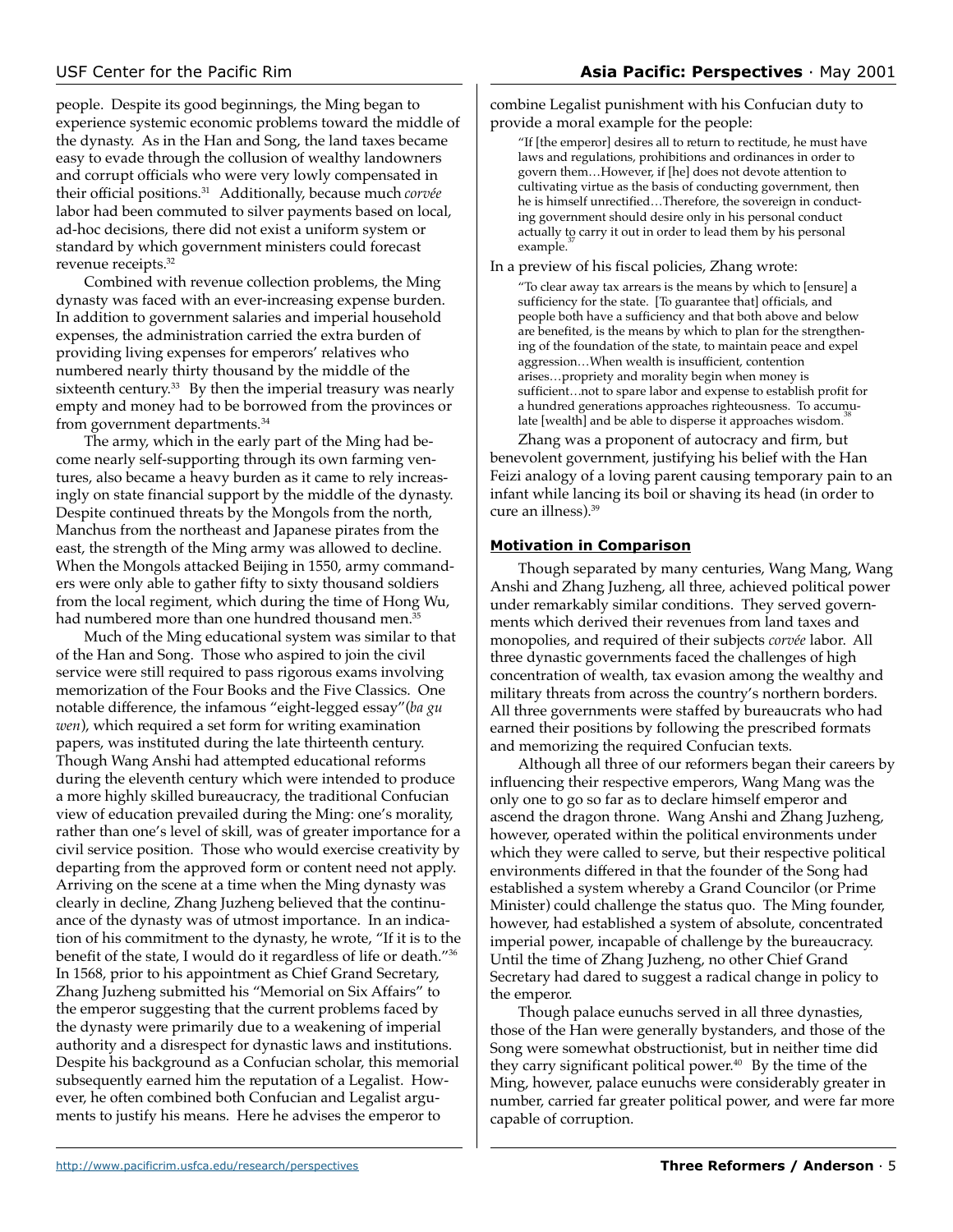In terms of personal backgrounds, all three of our reformers were Confucian scholars from their youth. Wang Anshi and Zhang Juzheng were both holders of the *jin shi* degree and were both prolific writers of poetry and prose.<sup>41</sup> Whereas Wang Mang professed to be a devout Confucian throughout his entire life, both Wang Anshi and Zhang Juzheng, tended to be more eclectic in their beliefs, drawing from any source which would help them to achieve their goals – including Buddhism, to which both turned during their latter years.

Wang Mang, Wang Anshi and Zhang Juzheng are all three remembered as reformers, but Wang Mang is best remembered for usurping the throne of the emperor and overthrowing the dynasty which he had sworn to serve. Wang Anshi and Zhang Juzheng, however, were true activists who were serious enough about reform to risk the opposition which would arise to thwart their plans. Neither, however, had the political stature to even consider taking the reigns of power for themselves. Rather, they steadfastly supported their respective emperors and counted on their mutual support in order to implement their reform programs.

For inspiration, our reformers turned to different sources. In keeping with the teachings of Mencius, both Wang Mang and Wang Anshi believed that the ideal model for government was exhibited by the ancient sages as described in the *Zhou Li* and *Book of Rites.*42 Zhang however, took the position of Xunzi that later rulers, especially his dynastic founder, Ming Taizu, were the ideal model for government.<sup>43</sup>

All three of our reformers believed that their respective dynasties had ventured off course and sought means by which they could set things back in order. Wang Mang sought to re-establish the Utopian vision of the Zhou Dynasty (c. 1027-221 B.C.), with himself as the Confucian sage-king who had ascended the throne based on merit rather than inheritance.44 Because of their more pragmatic emphases on the rule of law, both Wang Anshi and Zhang Juzheng were labeled by their contemporaries, as well as many later historians, as Legalists in the school of Han Feizi, but this description more aptly applies to Zhang.<sup>45</sup> Zhang wrote specifically of the need for imperial use of the "rewards and punishments," but the prescriptions of Wang Anshi went deeper than simple rules and regulations.<sup>46</sup> In his "Ten Thousand Word Memorial," Wang Anshi wrote, not on reward and punishment, but he

"continually [stressed] the fundamental importance of *capable officials*, how to train them, how to cultivate them by paying them well..." $*$  (Emphasis added.)

Nevertheless, Wang Anshi did believe that government should play a strong role in molding society. Though he did not object to the Confucian idea of moral self-cultivation, he believed that self-cultivation took "a long time to attain the desired objective,"48 and that government could hurry things along by reforming the institutions of government and hiring more capable officials.

# *The Reforms*

What were the specific measures attempted by our three reformers to address their concerns? We begin again with the earliest of our reformers, Wang Mang.

### **The Confucian Reforms of Wang Mang**

Though most of his reforms came during his reign as emperor, Wang Mang also enacted minor reforms as Regent. In demonstration of his support for learning and Confucian education, he directed the improvement of provincial schools in A.D. 3 and enlarged the Imperial Academy in A.D. 4. He also sponsored conferences at the capital covering such topics as classic texts, astronomy, philology and divination.<sup>49</sup>

Also in A.D. 4, Wang Mang carried out one of his most Confucian of reforms, the rectification of names, or *zheng ming*. The essence of rectification of names is that things should be called what they are in reality, and things should be in reality what they are called. $50$  Wang Mang took this quite literally as he changed the titles and ranks of ministers, and the names and boundaries of the commandaries to names that had been previously used during the much-idealized Zhou era.51 This required much time and energy, and led to an enormous amount of administrative work – all very necessary, though, as Wang believed that a return to a golden era patterned after that of the Zhou was necessary in order to set the nation back on the right path.

Also related to his efforts to revive the Zhou period was a monetary reform ordered by Wang Mang in A.D. 7. Having read in an ancient text that the Zhou kingdom used more than one denomination of cash, Wang also ordered that the regular copper cash (a round coin with a square hole in the middle) be supplemented with several other denominations. He ordered the minting of larger denominations of round coins, as well as other coins in the shapes of a small knife and a spade which had their origins during the Shang dynasty (c. 1766-1027 B.C.) and the Zhou. These new coins, which were only allowed to be minted by the state, contributed to a substantial increase in government revenues, but because the metal values of the coins had no bearing on their face values, this also led to massive counterfeiting.

At the same time, Wang Mang announced the nationalization of the empire's goldstock, making it illegal for anyone but kings to own gold. Privately held gold was exchanged for the newly-minted coins introduced by Wang Mang. The apparent reason for this move, in addition to providing more revenue for the government, was to decrease the power of the Liu clan, the family of the deposed Han dynasty.<sup>52</sup> Later, after he became emperor, Wang would also introduce additional denominations of coins in gold and silver as well as tortoise shells and cowrie shells – the latter two also based on coinage used in the Shang and Zhou Dynasties.

Wang Mang implemented his major economic reforms after he became emperor in A.D. 9. First on his agenda as emperor was land reform. The increasing concentration of land in the hands of the wealthy and their increasing ability to evade taxes was not only depriving the government of revenue, but also exacerbating the condition of the poor. Wang Mang began by abolishing private estates and restricting the amount of land a family could own to 100 *mu* or less.<sup>53</sup> Any excess land had to be given to poorer relatives or neighbors, or it was returned to the government for redistribution. The sale of land was prohibited, as was the buying and selling of slaves.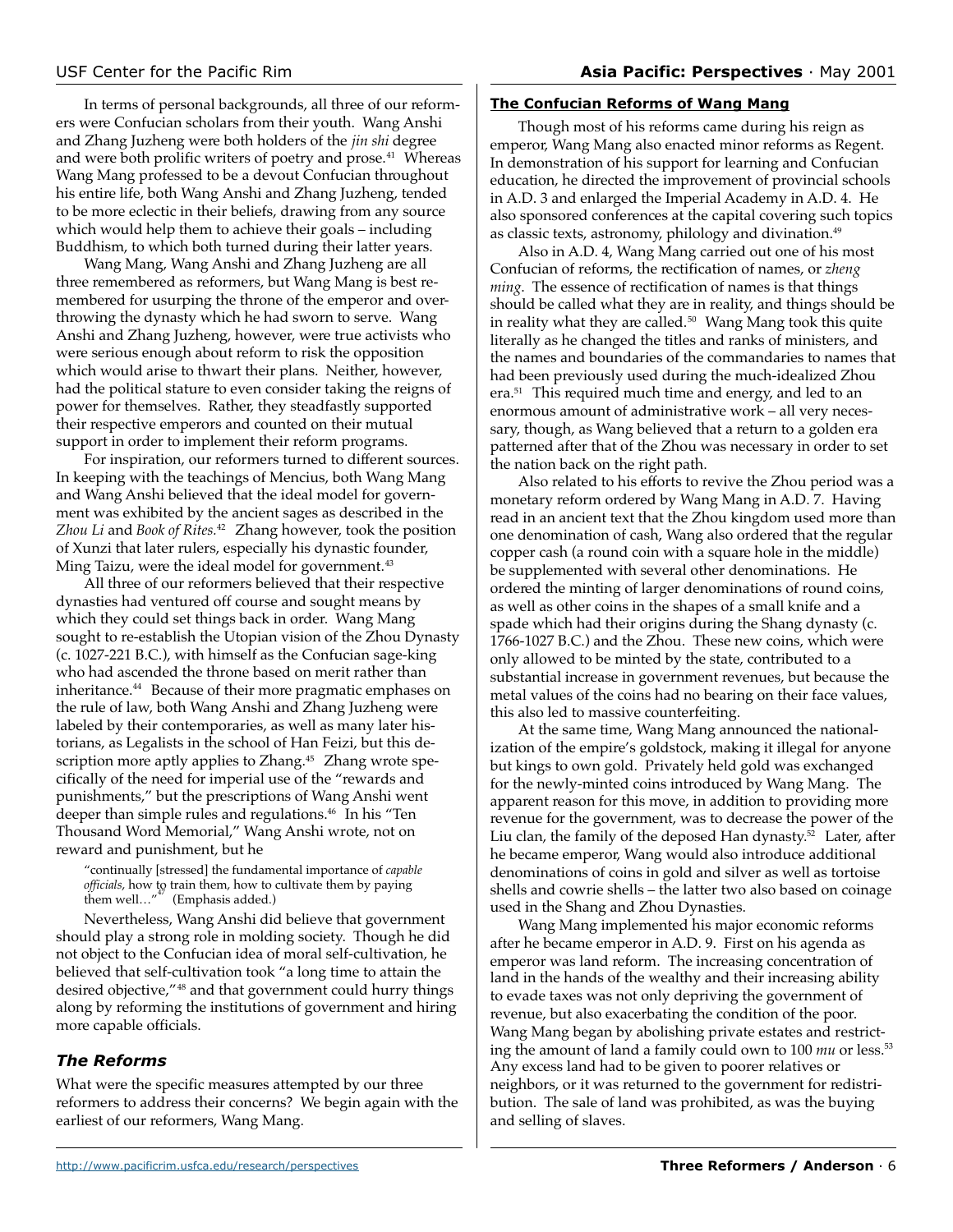In keeping with his idolization of Zhou times, Wang Mang also decided to reinstitute the 'well-field system' which had been mentioned by Mencius and the author(s) of the *Zhou Li* as having been the standard for land management from China's mythical beginnings until the beginning of the Qin Dynasty in 221 B.C. The well-field system, or *jing tian* required that parcels of land of approximately 100 acres be broken into nine equal plots to be farmed by eight families who all built their houses on the ninth plot.

In an edict of A.D. 10, Wang introduced additional economic measures, again, by presenting his reforms as a revival of Zhou-era institutions. Part of this package inclu-ded, not only an extension of the existing government mono-polies on salt and iron, but the addition of new monopolies on liquor and on the products of "mountains and marshes." Despite the fact that Confucians had been vehemently opposed to the monopolies since their introduction by Wudi over a century earlier, Wang Mang managed to present an interpretation of the classics that legitimized the monopolies. He asserted that the word *guan*, meaning 'controls', as used in the classic texts was actually an archaic term for monopolies.<sup>54</sup>

The edict of A.D. 10 also introduced the so-called "Five Equalizing Measures," which were designed to create price stability through nation-wide price surveys and government buying and selling of commodities in an effort to equalize supply and demand. Also contained in these measures were new programs providing low- or no-interest loans for peasants to purchase seeds and tools, and to pay expenses associated with funerals and sacrificial rituals.55 A final provision of the edict of A.D. 10 levied a 10% tax on income for individuals who made their living outside the field of agriculture.

In A.D. 16 one of Wang Mang's final reform measures provided a systematic approach for reducing the stipends of government officials during years of bad harvests. Though the government officials could not have been happy to have their stipends reduced, this was clearly an attempt to manage the national budget by reducing government expense in years that income was also expected to fall.

In summary, the reforms introduced by Wang Mang seem to have been designed to accomplish three things (in order of increasing importance): 1) alleviate the suffering of the peasants, 2) provide additional sources of revenue for the government, and 3) return the nation to the idealized Zhou-era Confucian Utopia.

### **The New Policies of Wang Anshi**

Wang Anshi's New Policies were enacted over a period of four years from 1069 to 1073 and can be broadly grouped into three categories: Economic, Education and Civil Service, and Military.56 Wang Anshi's first broad measure, which acted as an umbrella for his subsequent reforms, established an *Administrative Regulations Commission* in 1069. Also known as the *Finance Planning Commission*, this government agency was responsible for a complete restructuring of the bureaucracy which resulted in the organizations for financial, administrative and military planning reporting to the Council of State (which was managed by Wang Anshi) rather than directly to the emperor. This centralization of authority under Wang

Anshi would make it possible for him to later introduce coordinated policies which affected the integration of all areas of state planning.

With administrative and fiscal power thus concentrated in his hands, Wang Anshi implemented his reforms. His economic measures reestablished the country's tax base through a land survey and an equitable tax system designed to lower the tax burden on peasants. Part of the tax revenues went to fund the Hired Service System which provided salaried employees for local sub-bureaucratic posts in place of conscripted labor. Wang Anshi also sought to nation-alize credit for farmers by establishing a system that extended loans to farmers at a twenty percent rate of interest. Prior to this time, credit had been available only from wealthy landowners who charged significantly higher rates of interest.<sup>57</sup> An additional aim of economic reforms was to provide price stability through government buying and selling of commodity items.

Wang Anshi's educational reforms were designed to produce more useful, tangible results than those of the current system. The goal was to graduate bureaucrats who not only fit the proper Confucian profile, but who had the hard skills with which to manage various areas within the government. The new examinations for civil service required, not only the traditional essays on the Classics, but also the composition of actual policy proposals.58 Wang Anshi also introduced specialized degrees in fields such as law, science and medicine. Additional bureaucratic reforms included hiring central government clerks on a salary basis in place of the existing system of conscription, and a system of strict supervision with incentive measures to reward quality work.

In support of the military, Wang Anshi introduced the *bao jia* system in which households with two or more sons were required to supply one male for military training and service in the local militia. Rural households were organized to take responsibility for community policing and eventually tax collection. Wang Anshi also introduced a horse-breeding system in which civilian households were charged with raising horses to be used by the army in times of war.

Wang Anshi's policies were interdependent in that properly managing state finances required an educational system capable of training people with the necessary skills.<sup>59</sup> But before state finances could be put in order, the financial burden of a large military apparatus had to be reduced without compromising state security. Wang Anshi's massive reform program, by far the most comprehensive among our three reformers, was clearly not intended to make everyone happy as it left no stone unturned in an attempt to set the dynasty's education, military, and finances on a firmer footing.

# **The New Austerity of Zhang Juzheng**

In contrast to the New Policies of Wang Anshi, Zhang Juzheng's reforms were less a cohesive package than a series of attempts to reimpose fiscal accountability on a profligate system. As Chief Grand Secretary, Zhang did not have the power to reform the bureaucracy or initiate fiscal policy, he therefore made use of his power over personnel management and his control of imperial documents to implement his plans.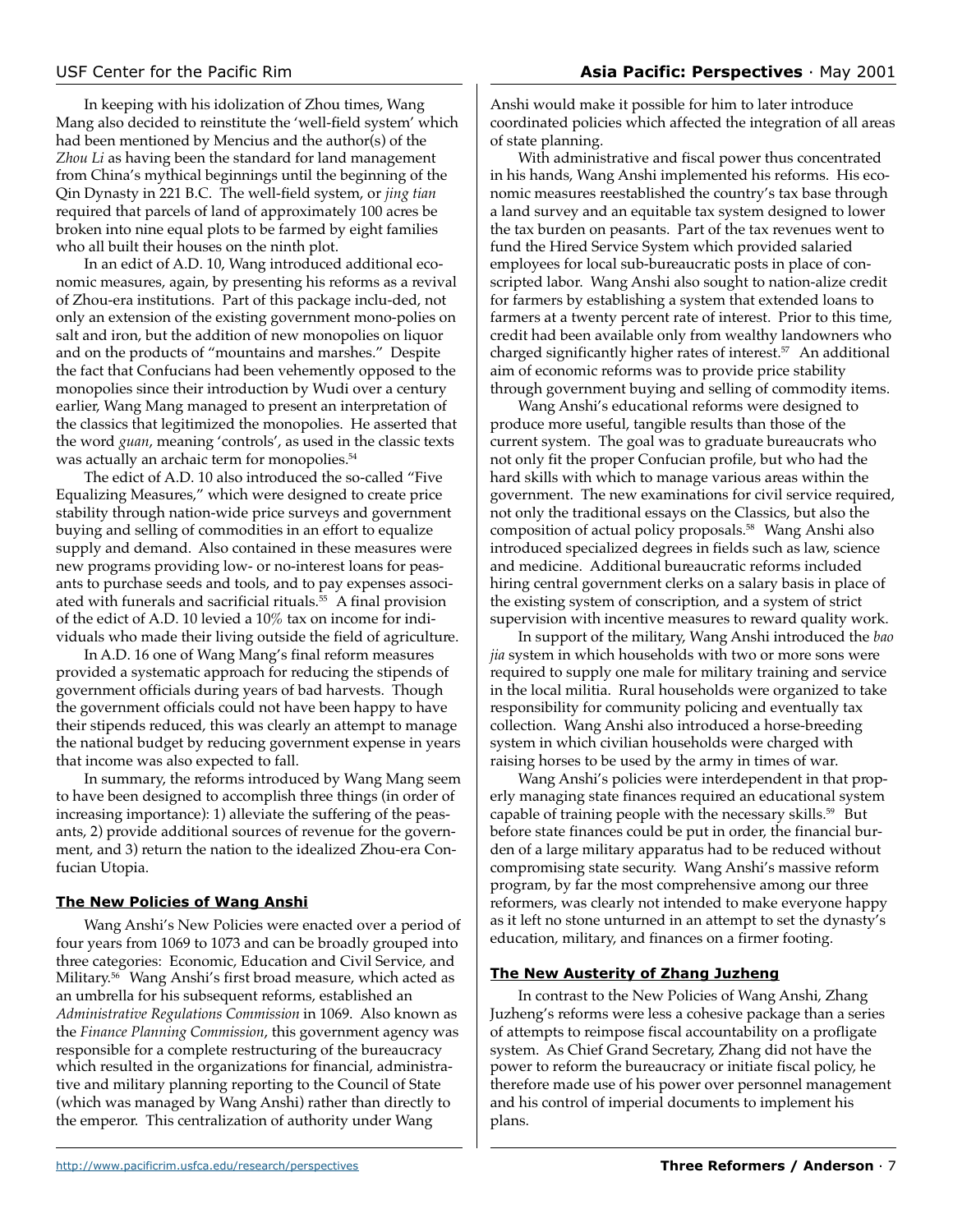He began by auditing the imperial accounts and directing an end to those government operations he deemed unnecessary. Remaining government operations were reduced or made subject to strict supervision. In particular, the eunuchs in charge of palace procurement came under close scrutiny, as did the hostel service provided by the imperial postal system.

On the revenue side of the equation, not only were taxes *not* reduced, but the collection of taxes was more rigorously pursued. Zhang implemented a program to combat the rampant tax evasion which had left dynastic finances in chaos, instituting severe punishment for tax evaders. All excess funds collected were put into the imperial treasuries in the form of silver ingots which bore the inscription: "Never to be spent."60 A horse-breeding system, similar to that implemented by Wang Anshi in the Song, had also been established by the founding emperor of the Ming; however, in another revenue-generating scheme, Zhang directed that all army stud horses be sold and that the funds raised also be deposited into the imperial treasury.

These measures provided the needed funds to strengthen the Ming army which achieved notable victories during the time of Zhang Juzheng. The Mongols were forced to submit to the emperor, and Japanese pirates, which had been a constant threat for decades, met their final defeat as well. Under greater prospects for peace, the army then also became subject to cutbacks. Frontier posts were required by Zhang to cut up to twenty percent of their annual expenditures.<sup>61</sup>

Due to his proximity to the emperor, Zhang Juzheng also held great influence over the emperor and constantly preached the virtues of frugal living. As such, the expenses of the imperial household during the Zhang Juzheng decade were modest in comparison to those of other emperors. Zhang suggested to the emperor that lantern decorations and fireworks be discontinued, and he complained that the palace women wore too many jewels. This harshly imposed frugality would lead to strong resentment by the emperor after Zhang's death.

His austerity program in place, Zhang Juzheng began the one serious attempt at major reform in his administration. He ordered a land survey of the entire country and adopted the 6000 square foot *mu* as the nationwide standard for land area measurement. This land survey was to have been a prelude to tax reform that would end, once-and-for-all, the rampant tax evasion of wealthy landholders. Unfortunately, Zhang Juzheng died before the survey was completed, and the reform was abandoned by his successor.

### **Reforms in Comparison**

Throughout China's agrarian history, land has often been the source of much controversy: Who owns the land? Who will make use of it? What will be done with the fruit of the land? How much will be taken in taxes?… The fact that all three of our reformers attempted to change policies with regard to land ownership or taxes added to the controversy of their reform programs.

Wang Mang's land reform was the most controversial as its main aim was to equalize land ownership by taking from the rich and giving to the poor. Wang Anshi and Zhang

Juzheng had sought merely to equalize land *taxes*. Wang Mang's land reform seems to have been designed to punish the rich; whereas, Wang Anshi and Zhang Juzheng's reforms were designed only to punish tax evaders. All three, however, had in common the aim of increasing government revenue through equally-applied land tax.

While all three reform programs contained fiscal and economic measures, they differed in their implementation. Wang Anshi's program was more comprehensive in that it also attempted to reform the institutions and the bureaucracy surrounding the country's economy. Not only did Wang Anshi attempt to reform the bureaucracy, but he attempted reforms of the educational system which fed the bureaucracy. The reforms of Wang Mang and Zhang Juzheng, though similar in many ways to those of Wang Anshi, lacked the integration and coordination of Wang Anshi's New Policies.

Though all three reformers attempted to impose better fiscal management, their approaches to economic reform differed vastly. Wang Anshi appears to have had a much firmer grasp on economics than did Wang Mang or Zhang Juzheng, as Wang Anshi's program focused on fiscal stimulus and improvement in national productivity. Wang Mang, and especially Zhang Juzheng, seem to have focused more on building up a cash surplus through increasing taxes and cutting government expenditure.

Before taking office Wang Anshi had already observed that simple cost-cutting was not enough. One of Wang's contemporaries, Sima Guang (1019-1086), who would later become known as a famous historian, had been asked by the emperor to manage the country's fiscal crisis. Sima's solution, to simply curb government expenditure, was abandoned after a year of no apparent results. The emperor then turned to Wang Anshi for answers to the budget problem. Wang Anshi's reply was that "there was no Way (*dao*) in the governance of resources…[officials had] lost the Way of *creating wealth*."62 According to Paul Smith by "Way of creating wealth," Wang Anshi referred to the

"institutions, techniques, and authority through which the state was meant to govern the … collection and disbursement of goods and money in the economy as a whole."

Unlike Wang Mang and Zhang Juzheng, Wang Anshi did not view excessive spending by the government to be a major problem for the national budget. Excessive spending was, however, the major cornerstone of Zhang's reforms, and it was at least a minor concern of Wang Mang's. Ironically, the two Wangs both had the reputations of simple and frugal lifestyles.64 But, as we shall soon see, Zhang Juzheng, the chief proponent of frugality during the Wanli reign, apparently enjoyed a lifestyle what was anything but frugal.

Aside from the specifics of their reforms, probably the greatest single difference lay in the ultimate *purpose* of their reforms. The reforms of Wang Anshi and Zhang Juzheng were implemented because those two men sought to improve the times in which they lived; their ultimate aims were to solve specific problems in the political economy of the nation. The ultimate goal of Wang Mang, on the other hand, was to identify those aspects of society which no longer conformed to the Zhou tradition and to "re-conform" them.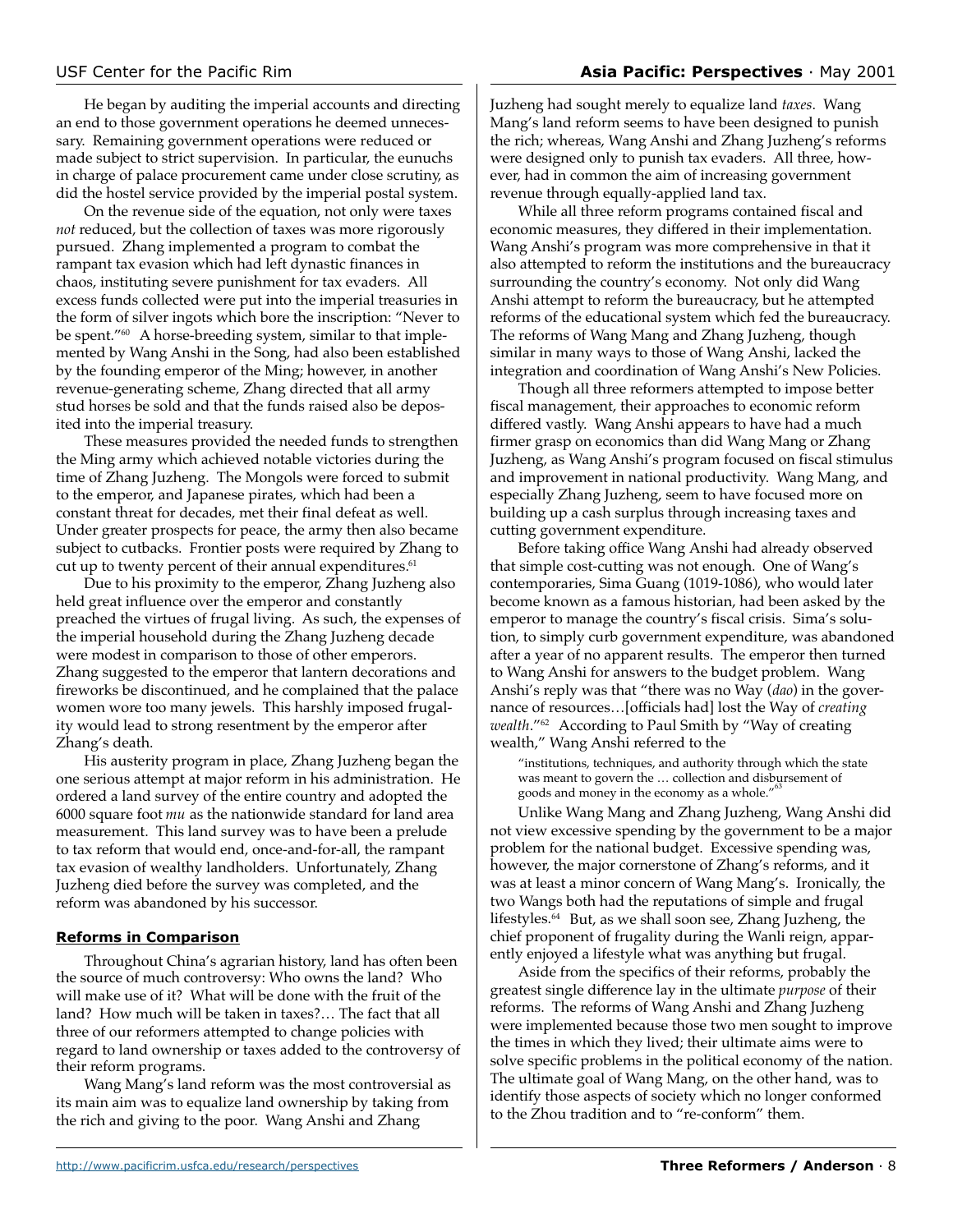# USF Center for the Pacific Rim **Asia Pacific: Perspectives** · May 2001

Wang Anshi would have specifically disagreed with Wang Mang's attempt at a wholesale return to the Zhou era: "…responsible officials…should advocate some positive method of improvement, …they are either stupid or misled when they advocate a reversion to the ancient ways."

Likewise, Zhang Juzheng would have also disagreed with Wang Mang's unquestioning adoption of old methods:

Law is neither ancient nor modern. It is merely what is suitable to the times and acceptable to the people. If it is suitable to the times…it should not be abolished. If it does violence to the times...it should not be followed.<sup>6</sup>

The methods by which they chose to implement their reforms differed as well. Wang Mang, of course, took over the imperial throne in the process of implementing his vision; however, prior to establishing his own dynasty, he made great efforts to win influence among the Confucian scholars who made up the bureaucracy. He also granted titles, fiefs and marquisates to other influential people—including members of the Liu clan who had founded the Han dynasty—in order to win their support. As we have seen, however, Wang Anshi and Zhang Juzheng sought to preserve their dynasties by faithfully serving their respective emperors. Their major difference from Wang Mang in this regard being that, as Wang Anshi and Zhang Juzheng had such a strong rapport with their emperors, neither really saw much need in trying to gain influence among the bureaucracy or the gentry. Wang Mang was a politician. Wang Anshi and Zhang Juzheng were loners with support in high places.

# *The Results of Reform*

Having compared the reform programs of our three reformers, our next task is to compare their respective achievements. Did they fail or succeed? How did their contemporaries and the population at large react?

# **The Effects of Wang Mang's Confucian Reform**

Despite the fact that Wang Mang began his reign with the support of the Confucian bureaucracy, he soon found himself fighting a losing battle. His land reforms, though based on Confucian arguments, went too far in damaging the interests of the rich and powerful. The Confucian bureaucracy, though agreeing with Wang Mang in principle, had to support the wishes of the rich and powerful for very practical reasons: the bureaucrats were in their positions because the rich and powerful allowed them to be there.

How ironic then, that the Confucianists, those who despised profit and valued morality and order above all things, had an almost symbiotic relationship with the wealthy. The wealthy were wealthy because Confucian officials turned a blind eye to their tax evasion and exploitation of the poor. The Confucian officials were allowed to remain in power as long as they supported the interests of the wealthy. Wang Mang's reforms upset the balance of things and made a lot of people angry.

The land reform was such a blow to the landowning gentry that many illegal sales of land still took place, resulting in swift and severe punishment for those who were caught. By A.D. 12, the reform had generated such ill will that Wang

Mang was forced to completely rescind the land reforms. In a memorial to the throne (which must have been "pre-blessed" by the emperor since it dared to criticize his reform) a court official once again justified the attempt to reinstate the wellfield system of ancient times, but admitted that, because it had fallen into disuse over more recent centuries, it would take "at least a hundred years" before the people could become accustomed to the idea again.<sup>67</sup>

Wang Mang's attempts to reintroduce the new denominations of coins based on ancient coin designs also ended in failure, but not before many people counterfeited the coins and suffered severe punishment for doing so. At this time, the notion of a currency backed by the "full faith and credit" of the governing authority was still a novel idea. Wang Mang thought, wrongly, that by simply assigning a value to a coin, irrespective of the value of metal contained in the coin, people would accept it. Not only were counterfeit coins produced, but the populace simply refused to use some denominations of Wang Mang's coinage.

One effect of Wang Mang's new coinage was certain to have been an increase in profit to the government. Though records of government receipt and expenditure have been lost, the order in A.D. 7 requiring the wealthy to turn in their gold in exchange for the newly-minted coins surely led to a great windfall for the government.<sup>68</sup>

As we have seen, Wang Mang's attempts to remove land from the hands of the wealthy, and to force the people to use coinage, for which there existed no economic infrastructure to support its value, led many to attempt to skirt the law. Not only were the punishments set in place to deter people from breaking these imperial edicts *not* a deterrent, but they were of extreme severity.

Wang Mang's use of such severe punishment must have been confusing to those members of the bureaucracy who supported him because of his Confucian background. Because he used Confucian texts to justify practically everything he did, it is ironic that he felt obliged to resort to such extreme measures of punishment. Confucius taught that, if a ruler provided the perfect moral example for the people, the people would naturally do what was right, implying that only the ruler who provided a poor example need resort to the use of edicts and punishments.<sup>69</sup>

The government monopolies, which were revived and extended under Wang Mang, also ran counter to Confucian rhetoric of the times. And aside from the Confucian arguments against them, they did not work as intended during Han Wudi's time a century before, nor did they work under Wang Mang. de Bary writes that the monopolies

"had the same effect of forcing up the prices of necessary commodities, lowering the quality, depriving many people of their livelihood, and imposing an additional tax burden upon the population."

Wang was also forced to eventually rescind the monopolies as well, but it did not happen until A.D. 22, far too late to placate a very angry population.

The monopolies, along with the new denominations of coinage introduced by Wang Mang, did contribute, as intended, to an increase in government revenues. These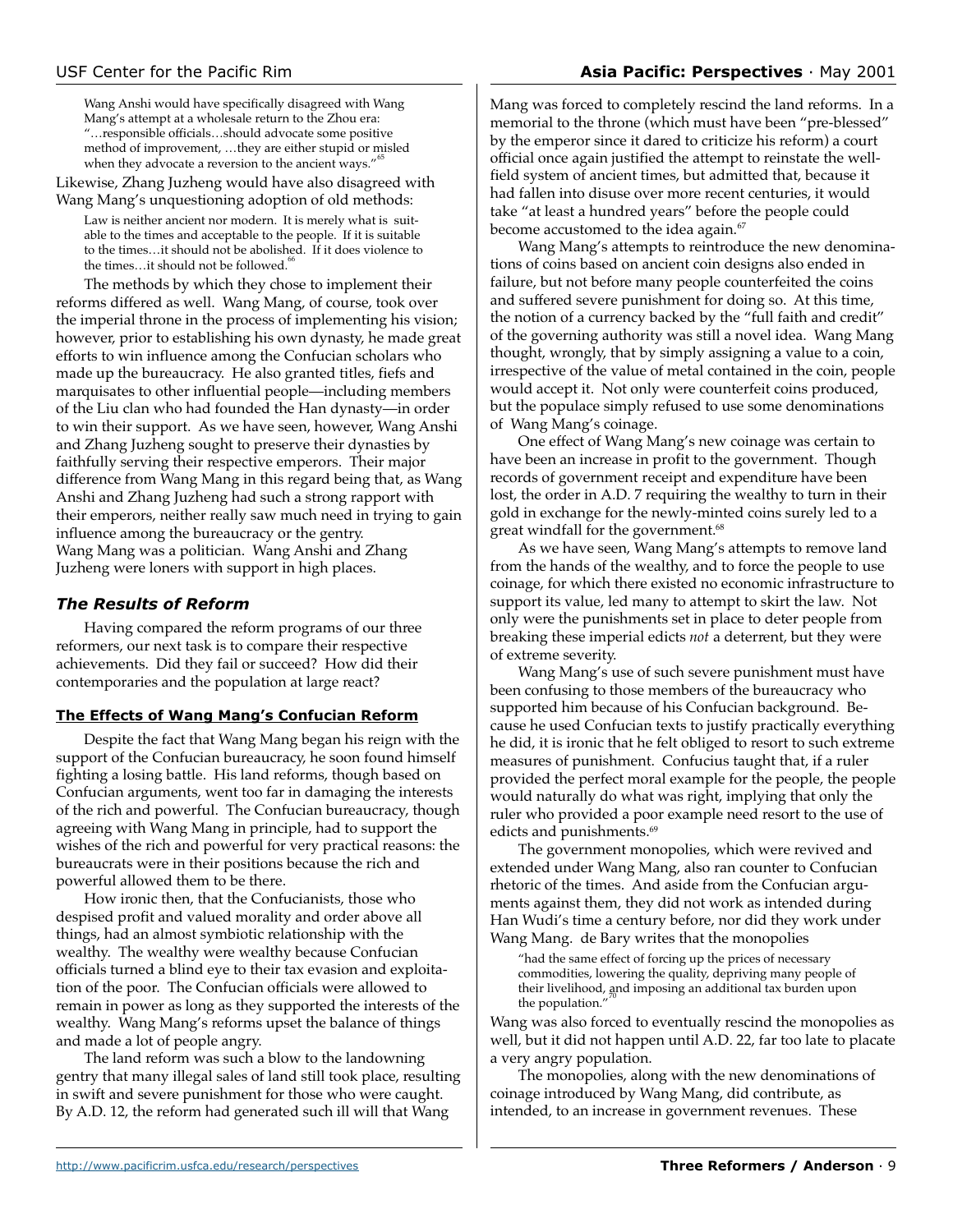increased revenues allowed for a strengthening of the northern army during Wang's reign;<sup>71</sup> however, much of the increase in revenue went into the hands of corrupt officials.<sup>72</sup>

Unfortunately for Wang Mang, his reign as emperor of the Xin dynasty coincided with a number of natural disasters that, as we now know, had nothing to do with Wang Mang's reign. However, as Wang Mang had already made use of many naturally-occurring phenomena as portents pointing toward the transfer of the "Mandate of Heaven" from the Han to himself, these natural disasters which occurred during his reign were all the more believed to be the fault of Wang Mang himself.

A victim of bad luck, Wang Mang was blamed for a shifting in the course of the Yellow River in A.D. 11 from its northern course, entering the sea near present-day Tianjin, to a southern course, entering the sea south of the Shandong peninsula. The shifting of the river led to massive famine and displacement of thousands, possibly millions, of refugees.<sup>73</sup> These groups of refugees initially resorted to banditry out of necessity in order to avoid starvation, but ultimately grew in number and organization to become a rival power base to government forces. Though Wang Mang's forces managed to keep these peasant groups in check during his reign, they ultimately outnumbered government forces and banded together with members of the Liu clan to bring down the Xin dynasty and restore the Han.

The times of Wang Mang were never peaceful. He began by confusing the public by changing the names of places, and by introducing multiple denominations of coinage. He alienated the bureaucracy by attacking their wealthy benefactors, then by reducing their salaries during bad times. He made the entire populace angry by extending the government monopolies. Then he suffered the bad fortune of having the Yellow River change course under his watch. Wang Mang listened well enough to the people that he rescinded a number of his policies, but the anger his reforms engendered among the populace had become so widespread, few supporters remained by the time of his fall.

# **The Effects of Wang Anshi's New Policies**

The time of Wang Anshi's administration, on the other hand, was one of relative peace and prosperity. Even those among Wang Anshi's detractors had to admit that he had increased government revenues and strengthened the army. His Public Services Act freed many farmers from public works obligations, allowing them to return to agriculture; however, there is some evidence that the level of taxes required to substitute for service obligations may have been responsible for increased levels of banditry.74

Several measures resulted in giving the government a monopoly in banking and commerce, while at the same time reducing the interest burden on poor farmers and depriving the wealthy of opportunities to exact usurious interest rates on the poor. The tax burden was also distributed more equitably as wealthy landowners had fewer opportunities for evading the land tax.

The economic results, in summary, were a redistribution of wealth from the rich to the poor, nationalization of banking and commerce, and increased revenue for the government – a textbook definition of socialism.

Militarily, Wang Anshi strengthened the country's defenses while decreasing defense expenditures. During Wang's time, the standing army was reduced from 1,162,000 men to 568,688 men. However, the standing army was complemented by a trained militia that grew to 7,182,028 under Wang's policies.<sup>75</sup> Even one of Wang Anshi's opponents, Zhang Chun, a subsequent Grand Councilor, readily admitted that the militia "after training were superior to the regulars."76

Though there is little evidence as to the efficacy of Wang Anshi's educational reforms, we do know that the emperor, Shenzong, made no attempt to roll back the educational reforms after Wang left office. However, during later administrations Chinese education reverted to its traditions of memorization over practical application.

Williamson points out that the Song Annals, despite their bias against Wang Anshi and his reforms, leave no record of peasant uprising during Wang's time. That being the case, the common people could be presumed to have been content with Wang Anshi's New Policies.<sup>77</sup> After all, the common people, who had received military training as part of their duties in the militia, were certainly capable of organizing to overthrow the considerably smaller regular army.

Many historians also raise the issue that the sources from which we draw the histories of China were written by the educated elite. The fact that much of the extant historical writing from the latter eleventh and early twelfth centuries is critical of Wang Anshi's New Policies only attests to the dissatisfaction of the rich and powerful – the very target for most of Wang Anshi's reforms. The poor and illiterate obviously had no means through which to record their thoughts at the time.

# **The Effects of Zhang Juzheng's Austerity**

Zhang Juzheng's imposition of fiscal restraint put Ming China back on its way to prosperity, effectively reversing the decline of the previous 100 years, $78$  and giving the Ming dynasty a "new lease on life."79 By curbing tax evasion among the wealthy and by checking imperial expenditure, Zhang Juzheng brought government reserves to unprecedented levels. When Zhang took office, there had essentially been no reserves, but by the time he left, the granaries in Beijing had sufficient grain for nine years. The imperial vaults held six million taels of silver; the court of imperial stud held another four million, and the vaults in Nanjing held an additional 2.5 million.<sup>80</sup>

With money flowing into government coffers, Zhang was also able to bring about a time of peace and stability. With a strengthened military, the Ming were able to force the Mongols to once again submit to the Chinese emperor. Also, Japanese pirates, which had been a threat to the Chinese coast for years, were finally subdued.<sup>81</sup>

Aside from a strengthened military, it would appear that Zhang Juzheng had no other plans for spending or investing the increased inflows of cash. Essentially, the millions of taels of silver were allowed to lie idle in government vaults,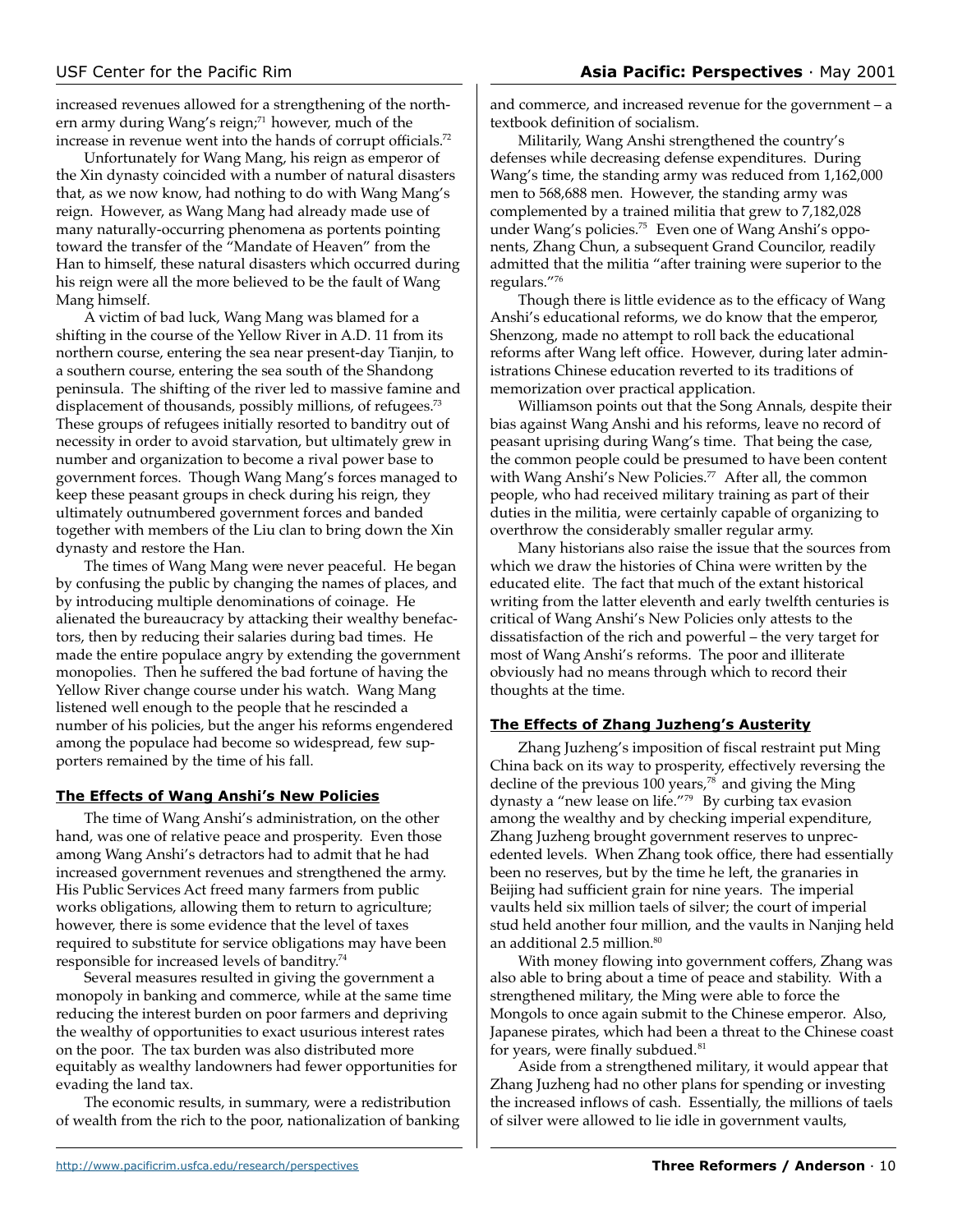without any plans for infrastructure or public works spending. This hoarding of cash led to a decrease in the money supply, which eventually had a deflationary effect on agricultural prices.<sup>82</sup>

Interestingly, during Zhang Juzheng's time, reform was never officially declared. Zhang simply used his power over the personnel office and control of government documents to implement his changes. Ray Huang writes in the *Cambridge History* that

"Zhang's administration matched the kind of imperial splendor usually known only after the establishment of a new dynasty."

### **The Results of Reform in Comparison**

To one degree or another, our three reformers each managed to strengthen the army in his time, thereby preventing external forces from disturbing the peace along China's borders. This is not unimportant as territorial integrity was and is a national obsession for China.

Domestically, however, the results were different. The chaos caused by Wang Mang's confusing introduction of new coinage, confiscation of gold, and redistribution of land, along with the shifting of the Yellow River from its course, all combined to build up discontentment throughout the country, and across all segments of society. Moreover, the harsh punishments Wang Mang applied to those found in violation of his new decrees were universally applied, thus ensuring universal anger. In criticism of Wang Mang, Ban Gu wrote in the *Han shu*: "The people could not turn a hand without violating some prohibition."84

The domestic situation for Wang Anshi and Zhang Juzheng were different from that of Wang Mang. Aside from the fact that there were no major natural disasters during their times, their reforms were far less painful. Wang Anshi and Zhang Juzheng tried to reimpose fairness in a tax system which had been gradually undermined by the influence of the wealthy on local bureaucrats, whereas Wang Mang's land reform actually took land away from the wealthy. Though neither action won the support of the wealthy, Wang Mang's outright confiscation of their land, gold and slaves contributed to extreme discontent among the gentry.

Without a doubt, all three improved the financial conditions of their respective dynasties by some combination of increasing revenues and decreasing expenses. Though records of Han-era finances have been lost, evidence would indicate that Wang Anshi was probably more successful in enriching the Song state than Zhang Juzheng was with the Ming.<sup>85</sup> Unfortunately, under the watch of each reformer, corrupt officials helped themselves to much of the increased revenues flowing into government coffers.

Though not without its shortcomings, Wang Anshi's program was clearly ahead of its time in comparison to those of the other two reformers, as it focused not merely on increasing revenue and decreasing expense, but also on improving productivity and *managing* wealth. Only Wang Anshi's New Policies contained provisions for building some of the needed institutions and for supplying a better-educated bureaucracy to staff those institutions. It is baffling, however,

that, over the next 900 years, no subsequent Chinese government attempted such large scale economic reforms.

The reforms of all three met with opposition from those who had a vested interest in the status quo, but their methods for dealing with opposition differed. As was pointed out earlier, Wang Mang, ever the masterful politician, sought to influence those he thought might oppose him. Wang Anshi, however, almost seems to have ignored his opposition, believing that what he was doing was right for the country:

"governing is for managing resources, and managing resources is what is meant by moral duty."

Wang Anshi naïvely assumed that other government officials would share his sense of moral duty in the management of public finance.

Zhang Juzheng, though holding very little power of his own, used the tools at hand to overcome his opposition. He was most often able to influence the emperor by having his associates memorialize the throne, then as Chief Grand Secretary, he would draft the official rescripts. He also used his power over the office of personnel management to have certain officials promoted, demoted or sent to far-off posts depending on whether they supported or opposed his programs.

The bureaucrats who opposed all three of our reformers were threatened by reforms of the current system. State officials enjoyed their positions of authority and were supported by the wealthy who had the most to lose from equalizing tax reform. Also, many, though not all, of those officials benefited handsomely through bribes or embezzlement, and could not have been happy about losing their extra sources of income, or in Wang Mang's case, about having their salaries reduced when times were bad.

Among those officials who were not corrupt, there remained competent and loyal officials whose help could have been useful in implementing reforms. Wang Mang did manage to maintain a small measure of bureaucratic support among those officials who believed his liberal interpretations of the Confucian classics. But for Wang Anshi and Zhang Juzheng, simply having the support of their respective emperors, likely prevented them from seeking the support of those loyal officials, and very likely ensured the opposition of those officials to their reform programs. There is no record that either Wang Anshi or Zhang Juzheng made an effort to 'sell' his programs to the bureaucracy.

Though each of our reformers managed to implement his reforms initially, the reforms of each one were eventually rescinded as a result of public pressure. Because they were based on the sole aim of a return to the Zhou-era, the reforms of Wang Mang were never intended as practical solutions to real problems. Their failure was inevitable, despite Wang Mang's ultimate power as emperor. The reforms of Wang Anshi and Zhang Juzheng, on the other hand, were intended to solve specific problems and were in force long enough to achieve positive results, but in the end, their reforms were also rescinded due to growing pressure from those who had suffered under their reforms – namely, the rich and powerful.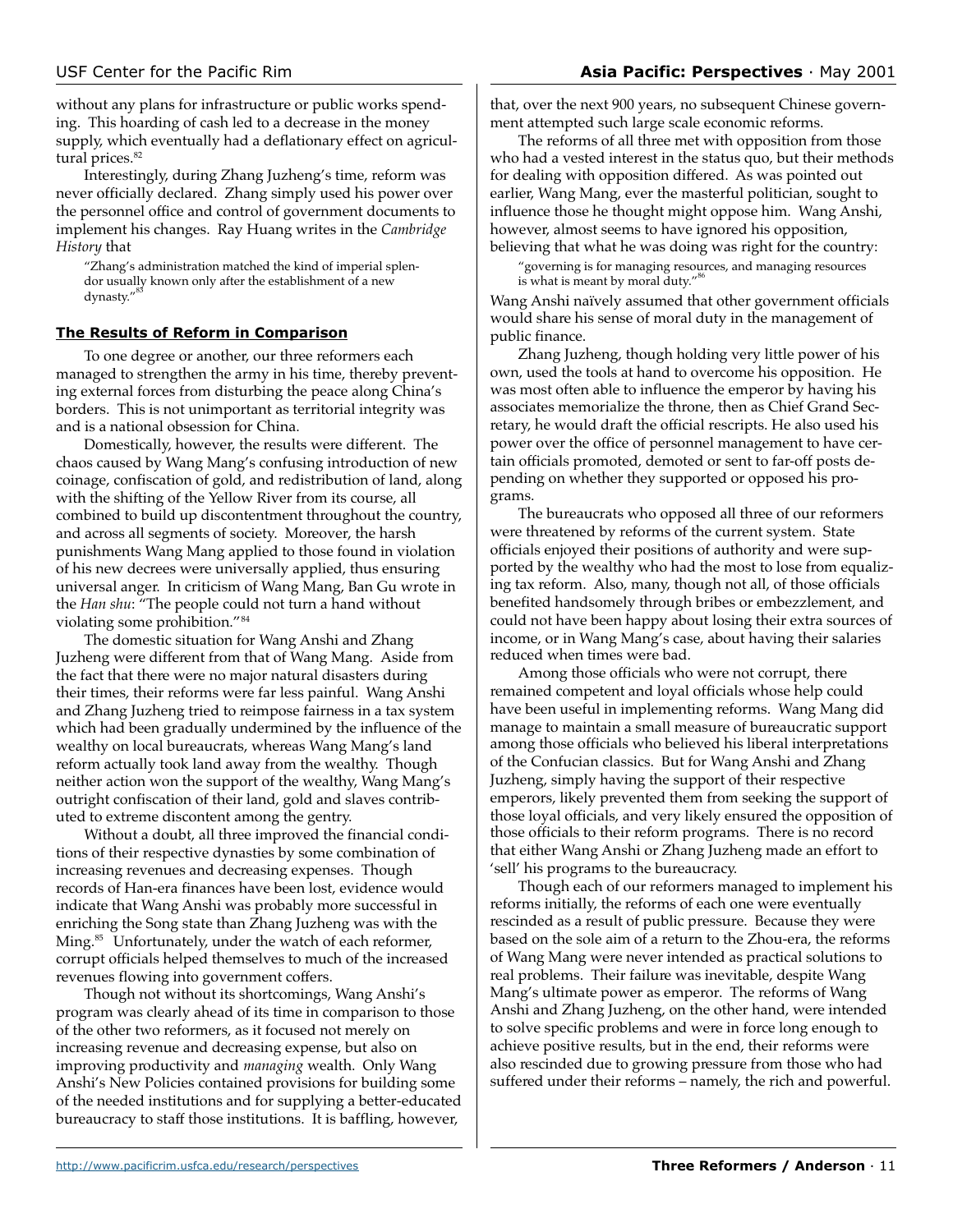# *The Legacies of Three Reformers*

How does history view these three reformers? Did their personal sacrifices leave any lasting legacy for China?

### **The Restoration of the Han After Wang Mang**

The banditry that broke out in eastern China as a result of the changing course of the Yellow River was badly misread by Wang Mang. Rather than alleviate the suffering of the peasants by making available food from the state granaries, he sent armies to suppress what he thought was a rebellion. The bandits eventually became organized as the Red Eyebrows, the rebel group who would storm the capital and murder Wang Mang in October of A.D. 23. Following another two years of internal struggle, a ninth generation descendant of Liu Bang, Liu Xiu, restored the Han dynasty in A.D. 25. Today this restoration is commonly known as the Later Han.

Liu Xiu began the Later Han dynasty with particular efforts to restore public finances which had declined under the chaotic final years of Wang Mang. He made an effort to re-apply tax assessments fairly across the board, allowing no exemptions for the wealthy. Provincial governors who showed favoritism to the rich spent time in prison.

Unfortunately, along with the restoration of the Han, there eventually came the restoration of the status quo which had led to discontentment and decline at the end of the Former Han. Since Wang Mang's attempts at land reform had been rescinded, there was once again no check on the ability of the rich and powerful to begin taking over the landholdings of the poor and powerless. And as the rich grew richer, the bureaucracy became increasingly willing to look the other way as the rich evaded taxes. The ensuing declines in central government revenues eventually contributed to the fall of the later Han in A.D. 220.

With all the attention emperors paid to recording events for posterity, one wonders whether subsequent emperors ever went back to read those recorded histories. This cycle of rise and decline would continue to plague China for the many subsequent centuries.

Despite the failure of Wang Mang's land reforms, he still managed to have influence on later regimes. If nothing else, the disruptive effect of Wang's attempted land reforms managed to level the playing field temporarily. According to recorded history, only twenty or so of the influential clans during the former Han managed to regain influence during the later Han, and of those twenty, "less than half were eminent."87 The Xin interregnum allowed for greater social mobility during the early years of the later Han.

Probably the most significant influence of Wang Mang on subsequent dynasties was his use of religious, metaphysical and intellectual evidence supporting his divine right to rule the nation. Before Wang Mang, no emperor had devoted such time and effort to documenting his own legitimizing ancestry (real or fabricated), and to documenting naturally-occurring phenomena as portents indicating a shifting of the Mandate of Heaven. From the Later Han until the twentieth century, no other aspirant to the dragon throne would attempt to take power without first meticulously documenting his divine

right to rule.<sup>88</sup> Even as recently as 1976, it was widely believed in China that the Tangshan earthquake was a portent foreshadowing the end of the reign of 'emperor' Mao Zedong.

As has been mentioned, it is difficult to find a balanced account of the times of Wang Mang and his influence on the nation. Because court historians always worked at the behest of the eminent ruling clan, anyone who would challenge the authority of that clan was essentially portrayed as evil incarnate. Ban Biao, who began the *Han Shu* or *History of the Former Han Dynasty*, and his son Ban Gu, who continued the history after his father's death, sought to ensure that Wang Mang would be remembered in history as an illegitimate usurper of the throne. To this day, some dynastic charts still list the Han dynasty as beginning in 206 B.C. and ending in A.D. 220 – without even a footnote to document Wang Mang's Xin dynasty which separated the Former and Later Han dynasties by fourteen years.

Despite the attempts of the Former Han historians to discredit everything Wang Mang did, twentieth century scholarship has provided reassessments of Wang Mang. Though many scholars still regard Wang Mang negatively, Hu Shi, a Chinese ambassador to the United States during the Republican era, praised Wang Mang as a socialist visionary, writing that "Wang Mang and his assistants were nineteen centuries ahead of their time."89

Other modern scholars such as Homer H. Dubs, noted for his translation of the *Han Shu* into English, have tended to adhere to Ban Gu's harsh criticism of Wang Mang. Still other scholars such as Clyde B. Sargent and Hans Bielenstein have combined Ban Gu's history with other evidence and logical reasoning to form more balanced opinions. Danish scholar, Rudi Thomsen, who has produced the only significant English language biography of Wang Mang, presents the view that Wang was driven by his own ambition, which was masked by his blind, yet honest belief in Confucianism.

Regardless of scholarly opinion of Wang Mang the person, Wang Mang the reformer managed to shake up society and to leave behind a legacy of mysticism which still influences Chinese thought to this day.

# **The Northern Song After Wang Anshi**

Unlike Wang Mang, Wang Anshi had time to see his reform efforts come to fruition. He was also fortunate enough to live out his life in relative peace, and die a natural death. The last of Wang Anshi's New Policies was implemented in 1073, and in 1074 he briefly left his post as Grand Councilor to accept the position of governor of Nanjing. This move was voluntary on the part of Wang Anshi, and was due to his embarrassment over the poor implementation of the State Trade System which, according to memorials written by the opposition, had led to discontent in the capital city. However, Wang Anshi was soon to return, albeit reluctantly, at the urging of the Emperor in 1075.

Wang Anshi's final tenure as Grand Councilor was to last only until 1076, when on grounds of his poor health and grief over the death of his only son, Wang begged the Emperor to allow him to resign. He spent the remaining years of his life in literary pursuits until his death in 1086.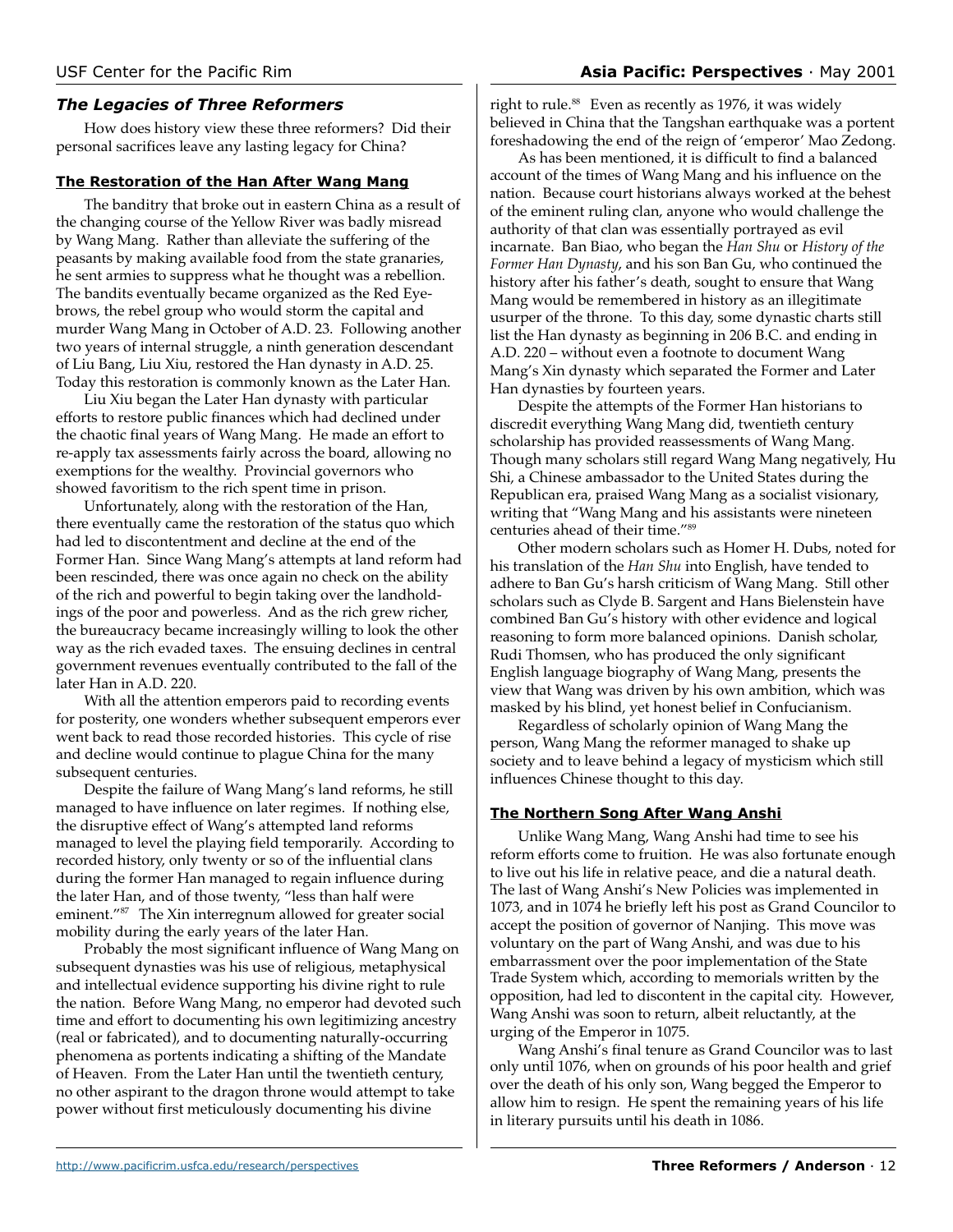James T.C. Liu suggests three phases of Wang Anshi's New Policies: the Reform phase (1069-1085), the Anti-reform phase (1085-1093) and the Post-reform phase (1093-1125), the latter two phases occurring after Wang Anshi left office.<sup>90</sup> A brief account of these latter phases will shed light on the reasons for negative accounts of the New Policies in the Song Annals and other writings from the Wang Anshi era.

The Anti-reform phase began with the death of Emperor Shenzong in 1085, less than a year before the death of Wang Anshi. The emperor was succeeded by his ten-year-old son, Zhezong (r. 1086-1101), who, due to his young age, was dominated by his grandmother, the Empress Dowager Xuan Ren. As Regent, she was the *de facto* ruler of China until her death in 1093.

The Empress Dowager had been bitterly opposed to the New Policies and immediately set about to rescind them. She recalled to the capital Sima Guang, the famous statesman and historian who years earlier had left the capital in disgust over the New Policies, to serve in a provincial post. Sima accepted the post of Grand Councilor, and, one-by-one, began to dismantle Wang Anshi's entire program, until not a single policy remained in place.<sup>91</sup> This Anti-reform period was also characterized by the purging of the few remaining supporters of Wang Anshi still in service at the time. The anti-reformers, however, simply tried to restore the pre-Wang Anshi status quo. Aside from efforts to reduce government expenditures, they offered no means by which to raise enough funds to meet even the *reduced* needs of the state. In the end, the Empress Dowager's purge of the reformers led to a period of crippling factionalism which would contribute to the eventual downfall of the Northern Song.<sup>92</sup>

The Emperor Zhezong, however, adored his father and sympathized with the reformers. When his grandmother, the Empress Dowager, died in 1093, he began the "post-reform" period by returning many of the Wang Anshi-era reformers to power and reinstating many of Wang Anshi's New Policies. Zhezong was then followed on the throne by his younger brother Huizong (r. 1101-1126).

The post-reform period is characterized by a return to power of the remaining reformers and a resurrection of the New Policies. Unfortunately for the memory of Wang Anshi, the official Song Annals record that the reforms failed yet again, and even led to the fall of the Northern Song Dynasty to the invading Jin army in 1127. *Fortunately* for the memory of Wang Anshi, several other extant sources attribute the failure of the postreform period to an emperor with a weakness for luxuries  $(Huizong)<sup>93</sup>$ , and corruption among palace eunuchs and officials who purported to be followers of Wang Anshi.<sup>94</sup> Though some of Wang Anshi's New Policies were reinstated, other so-called "New Policies," which bore no resemblance to those of Wang Anshi, were enacted. The ineffectiveness of these ersatz New Policies further contributed to contempt for Wang Anshi among the establishment.

The fifty-one years between the time Wang Anshi left office and the fall of the Northern Song dynasty were, to be sure, a turbulent period of time. But though Wang had already left the stage, he had made a lasting impact on society. Enough of his supporters remained to continue to fight for the ideals Wang Anshi stood for, and to continue to challenge those whose sole aim was to re-establish the status quo.

### **The Ming After Zhang Juzheng**

Though Wang Anshi lived just long enough to see all of his policies overturned by Sima Guang, Zhang was more fortunate in that regard. He remained in office until the age of fifty-seven, dying of an illness in 1582. Only nine days prior to his death, the eighteen year-old emperor Wanli had granted him the title of Grand Preceptor, China's highest civilian honor and one which had not previously been granted for over two hundred years.<sup>95</sup>

Though Zhang had succeeded in stemming the tide of decay, and probably in delaying the downfall of the Ming, problems did begin to arise prior to the end of his administration. The authoritarianism and centralism required of Zhang's system of tax enforcement exposed the government to greater opportunities for corruption. By the time of Zhang's death, palace eunuchs exercised undue influence over the bureaucracy, and there was much corruption in both the government and the army.

Also, because of Zhang's "single-handed" rule, he left no trained successor to continue his reforms.<sup>96</sup> The land survey, which had been intended to provide for a more equitable distribution of the land tax, was discontinued upon Zhang's death. The succeeding Grand Councilor, Zhang Juzheng's protege, Zhang Siwei (1526-85), assessed that public and court opinion had turned against Zhang Juzheng and began a movement to purge his predecessor's policies. The effect of Zhang Siwei's pronouncements was to shame those who had supported Zhang Juzheng while increasing the power of those who had opposed him.

The increased power of Zhang Juzheng's opponents then allowed them the authority to conduct investigations, not only into the effects of Zhang's policies, but also into his personal life. At this time it was brought to light that Zhang, who had lectured the emperor on the importance of frugality, who had drastically cut imperial expenditure and built huge reserves of cash – all in the name of preserving the dynasty – had himself been living a life of lavish splendor. Not only was his home very extravagantly decorated, but he was reported to have traveled in his own two-room sedan chair, ferried about on the shoulders of thirty-two attendants – hardly the picture of frugality.<sup>97</sup> One wonders, however, why the outrage became public only after the death of Zhang Juzheng. If he had truly traveled in such an ostentatious conveyance, why had it not already been noticed and reported to the emperor? Two possibilities seem reasonable: either Zhang had such power over the personnel office that no one would dare to criticize him to the emperor, or the story of Zhang's sedan chair was simply concocted by his detractors to further erode the legitimacy of his attempts at reform.

Regardless, outrage on the part of the bureaucracy at revelations such as these led to a rollback of all remaining policies even remotely associated with Zhang Juzheng. The one person most outraged, however, was the Wanli emperor. He felt betrayed to learn of Zhang's alleged luxurious lifestyle, and was humiliated to the point of taking posthumous revenge on Zhang and his family, exiling his sons to the frontier and confiscating his family's possessions.

The reaction of the emperor was so extreme that it prob-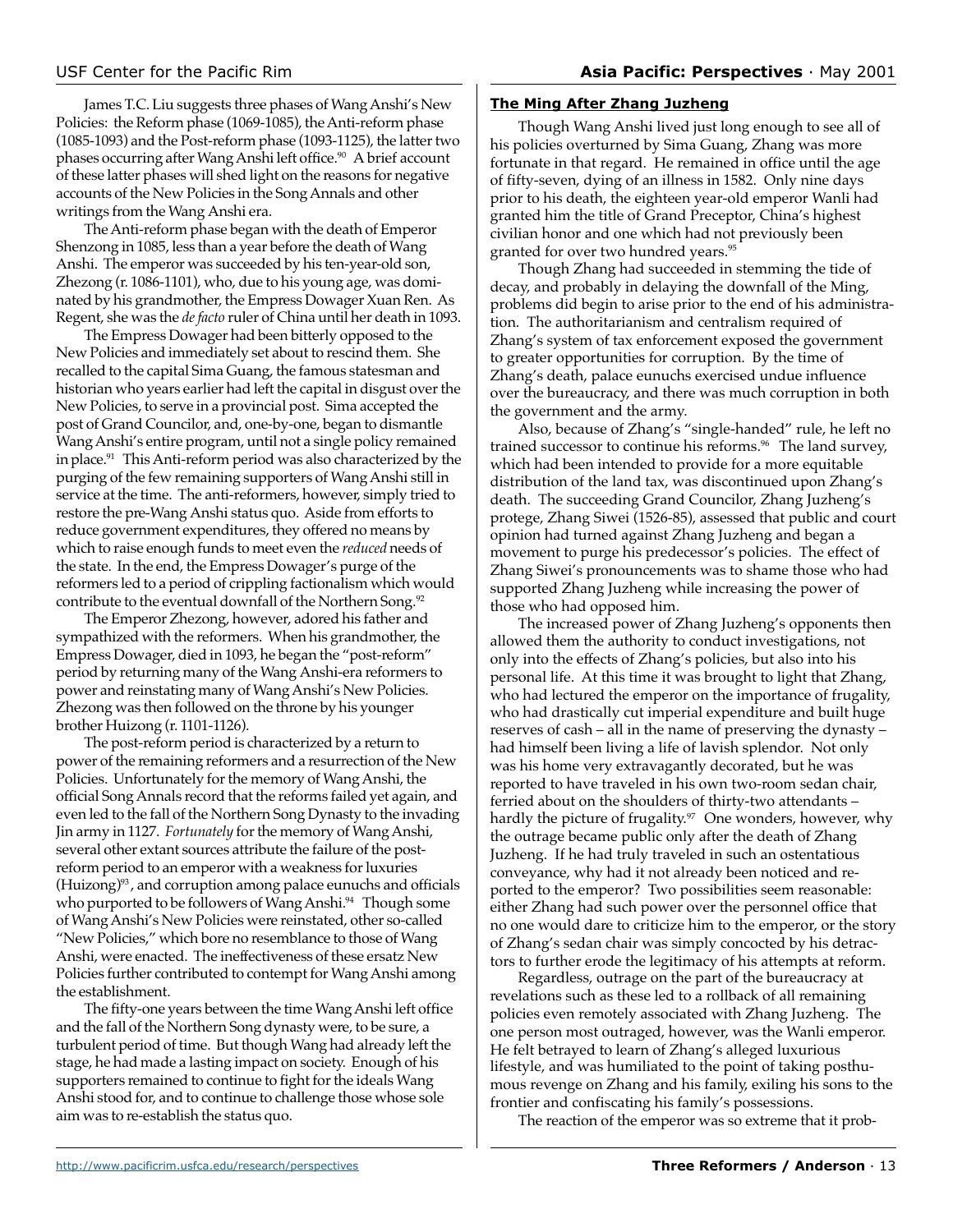ably hastened the downfall of the Ming. Wanli, who would continue to rule for another thirty-seven years, became a greedy "hoarder of worldly goods."98 The pleasure-seeking emperor became less and less interested in the affairs of state, leaving a vacuum that was quickly filled by corrupt eunuchs who exacted a heavy burden on poor tax payers.<sup>99</sup> The drastic increase in imperial spending and bureaucratic decay, combined with an increase in military expenditure needed to expel the *samurai* Hideyoshi from Korea, bankrupted the Ming dynasty in the early seventeenth century. Only a few decades later, the Ming fell to the invading Manchus who established the Qing dynasty in 1644.

Any years that had been added to the length of the Ming dynasty by Zhang Juzheng's strict financial management, were more than likely lost through the profligacy of the very emperor who had given Zhang the opportunity to implement his reforms.

# *Conclusion*

### **Did They Truly Fail?**

Reforms have never been easy, anywhere or at anytime. Those who would attempt reform are driven to do so by conditions that they believe call for a change. Those conditions, however, usually exist for a reason, namely that those holding the greatest power at the time want things to remain the way they are; therefore, those who would reform are generally fighting an uphill battle.

Wang Mang's reforms worked so disastrously that he was forced to rescind most of them himself, years before he was murdered. The fact that he was emperor really did not seem to matter as even the emperor was subject to the approval of the most powerful elements of society – in Wang Mang's case, the wealthy. Also adding to the pressure on Wang Mang was the fact that many people, especially the Liu clan, always looked upon him as a usurper rather than a legitimate heir to the throne. Without question, Wang Mang failed to successfully implement his reforms.

Though not emperors themselves, Wang Anshi and Zhang Juzheng at least had the support of emperors who had rightfully inherited their positions. Still, the post reform phases of Wang Anshi and Zhang Juzheng consisted of both rollback of their reforms and personal character attacks. By the end of their administrations bureaucratic pressures that had built up during years of anger and resentment exploded in fury against the memories of these two reformers. The aftermath of this explosion is a history leaving the impression that Wang Anshi and Zhang Juzheng were miserable failures as well.

But were they truly failures? The fact that Wang Anshi and Zhang Juzheng both accomplished what they had set out to do leads one to conclude that they were not. Granted, their measures could have been implemented with more economic forethought; both reform programs were hampered by the lack of an underlying legal infrastructure. Additionally the outcomes of Wang Anshi's and Zhang Juzheng's policies, especially those dealing with the collection of taxes, were adversely affected by the corrupt implementation of unscrupulous officials. Nevertheless, the fact remains that neither Wang Anshi nor Zhang Juzheng *failed* to implement his reforms.

### *The Lessons of Reform*

The reason that Wang Mang failed to make any lasting impact in terms of the social and economic well-being of the people should be quite obvious. He reformed for all the wrong reasons. Yes, reform was needed; the fact that the Han dynasty was in decline was clear to many people during Wang Mang's time. However, rather than addressing specific problems, Wang Mang sought to return to an idealized, mythical, Utopian past. Additionally, Wang Mang does not appear to have assessed the potential impact of his reforms on society. The damage that his reforms did to the personal fortunes of the wealthy ensured their complete lack of support.

### *Lesson #1: Reverence for an ideology is not a reason to reform. Reform must address specific problems with targeted solutions that do not unnecessarily antagonize a particular segment of society.*

Wang Anshi and Zhang Juzheng, however, did reform for the right reasons. They saw their dynasties in decline, identified the problems, and laid out specific solutions. Their biggest shortcomings, though, were that they tried to do it all on their own, without popular or bureaucratic support.

One commonality shared by Wang Anshi and Zhang Juzheng was their desire to change, to challenge the status quo—all in the name of restoring the glory of their respective dynasties. But their reforms struck at the very reason for the declines in their dynasties: an *unwillingness* to change. The reason behind this unwillingness to change was the vested interests that the most powerful elements of society held in the status quo. State officials and the landed elite had banded together to preserve the very systems which had given them their status. As we have seen, neither Wang Anshi nor Zhang Juzheng made an effort to nurture support among the bureaucracy for their programs. Once they were both out of office, all of their hard work was reversed.

Perhaps if Wang and Zhang had made greater efforts to "win friends and influence people," their policies would have lived beyond their terms of office. Then again, maybe they knew they would be unsuccessful in garnering support so they decided not to waste energy on such a fruitless pursuit.

Wang Anshi had laid out his arguments in his memorials and other writings, but he expected his written arguments to stand on their own. After all, if what he was doing was for the good of the country, why would the benefits not be obvious to all? Naïvely believing that his ideas would sell themselves, Wang lacked the political savvy required to move a bureaucracy.100 Zhang Juzheng, on the other hand, did not seem to care whether others accepted his reforms. He used what power he had to silence his critics. If either Wang Anshi or Zhang Juzheng had possessed the persuasiveness of a Sun Yatsen, or the charisma of a Mao Zedong, perhaps they could have converted some of the more moderate among their detractors, or at least tempered some of the opposition.

*Lesson #2: Having the support of a strong benefactor is important, but brute force only works for a limited time. Eventually, the support of the bureaucracy is equally as important. Politics is a game best left to politicians. Those unwilling to play the game – even those with the most noble of intentions – will not succeed without the ability to exercise influence.*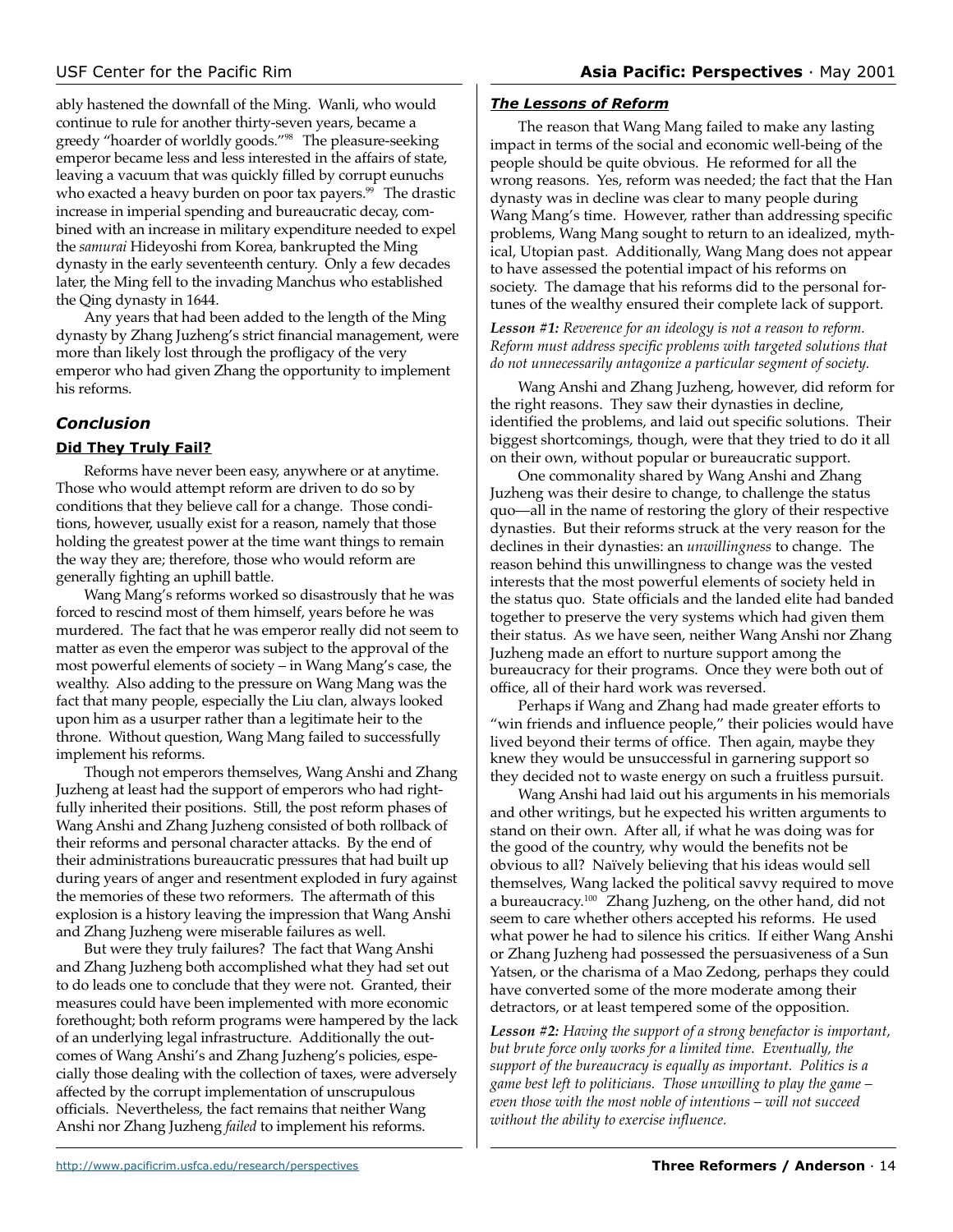### USF Center for the Pacific Rim **Asia Pacific: Perspectives** · May 2001

Yet another difference remains to distinguish the results of Wang Anshi's reforms from those of Zhang Juzheng. Though Wang Anshi's reforms were immediately rolled back once his emperor died, they were later revived by wellintentioned followers during the post-reform phase. The reforms of Zhang Juzheng, however, represented the last gasp of a failing dynasty, and were never attempted again during the Ming.

Why did Wang Anshi's reforms get a second chance? Wang's reforms, unlike those of Zhang Juzheng, were very comprehensive in that they were designed not only to reform the economy, but also to reform the bureaucracy and the educational system. It is very likely that Wang Anshi's educational reforms produced a second generation of reformers who had the skills necessary to carry on his work. It was simply unfortunate that the final emperor of the Northern Song frittered away his time with pleasures and essentially gave away half the nation to the invading Liao from the north.

### *Lesson #3: Reforms that only solve the apparent problem may not be good enough. There needs to be a supporting infrastructure to ensure the continuance of the reform efforts.*

Were Wang Mang, Wang Anshi and Zhang Juzheng the only reformers who emerged during this 1,500-year stretch of Chinese history? There can be no doubt that other potential reformers also spoke up, but were immediately squelched by imperial authority. Sima Qian, the famous historian who dared to question a decision made by the emperor Han Wudi in 98 B.C., spoke up and paid the price for his audacity. Given the choice of death or castration, he chose the latter and became a lesson to all Chinese for the next two thousand years: It is dangerous to challenge authority.

Though not conclusive, these three historical portraits do provide insight into the difficulty of reform in modern China. One recent reformer who faced difficulties was former Premier, Zhao Ziyang. A protégé of Deng Xiaoping, Zhao took cues from Deng's economic reforms in the 1980s, but pushed too hard in the political arena. As has recently been revealed, Zhao was among the three Politburo Standing Committee members who did not vote in favor of martial law in order to contain the Tiananman Square demonstrators in 1989.101 He was purged from office after his apparent support of the 1989 demonstrators.

Even more recently, Qiao Shi, former head of the National Peoples' Congress, was also prematurely removed from office. The reform-minded Qiao had a reputation for attacking corruption, and was an advocate for faster democratic reforms. In a speech to the 15<sup>th</sup> Party Congress in March of 1997, Qiao called for a the creation of a system of law which all government officials and party members must obey, and for the government to become more transparent and accountable.102 In that same meeting of the Party Congress, it was announced that Qiao would be stepping down in order to comply with Jiang's insistence that all party cadres retire at the age of seventy – even though Jiang, himself, was already seventy-one at the time and remains in office along with fellow septuagenarians Li Peng and Zhu Rongji.103

These and other reformers of post-Mao China still face the difficulties of challenging a bureaucracy that refuses to

embrace change. There still exist the vested interests in the form of Communist Party officials who fear their eventual fall from power and the loss of their official privileges. These officials live in fear of the potential results of democratic reform in China. They have witnessed the effects of democratic reforms on the lives of other former dictators such as Chun and Roh of South Korea, Ceaucescu of Romania, and Suharto of Indonesia.<sup>104</sup>

Still, there is reason to hope for a China that will be more tolerant of reform in the future. Though China is still a dictatorship, it is certainly less autocratic than during imperial times. In stark contrast to the imperial era, the Communist Party relies heavily on the use of its propaganda machine in a never-ending battle to win the hearts and minds of the people. Despite the apparent lack of democratic values evident in such efforts, this indicates that the Party feels a need to continuously reinforce its legitimacy in the eyes of the people. The opinions of 1.2 billion Chinese do matter to their government, and a government concerned with the opinions of its people is a government with the potential to reform.

### *APPENDIX A*

### *Wang Mang's Five Equalizing Measures105 according to the* **Han Shu**

1. *The Determination of the Index Number of Prices*

"Each directorate shall use the second month of each season for the determination of the equitable price of the commodities under its management. It shall note down the highest, lowest, and the mean price of each commodity in each district. The mean price shall be the equitable price of that particular locality, and shall not be applied to the places where the other directorates are situated."

### **2.** *The Buying of Unsold Goods from the Market*

"The Office of Equalization shall buy up all such goods as wheat, rice and other foodstuffs, cloth, silk and silk-fabrics – goods which are needed by the people for everyday use but which the merchants have not been able to sell at a particular time. The cost price shall be paid to the dealers in order to insure them against loss."

### **3.** *The Stabilization of Prices*

"As soon as the price of any of these useful commodities rises one cash beyond the 'equitable price' for that particular season, the Equalization Office shall sell out its accumulated stock at the equitable price so that the people may be protected against those who make extravagant profit by cornering supplies and manipulating the market."

### **4.** *Loans without Interest*

"Persons who need ready money for funeral, burial, or sacrificial purposes may be given loans by the Commissioner of Credit from the proceeds of trade. Such loans should be without interest, but must be repaid within the specified period of time. Loans for sacrificial purposes shall be repaid within ten days; those for funerals and burials within three months."

### **5.** *Loans to be used as Working Capital*

"Poor people who need capital to start productive work may also secure loans from the Commissioner of Credit who shall charge them a moderate rate of interest."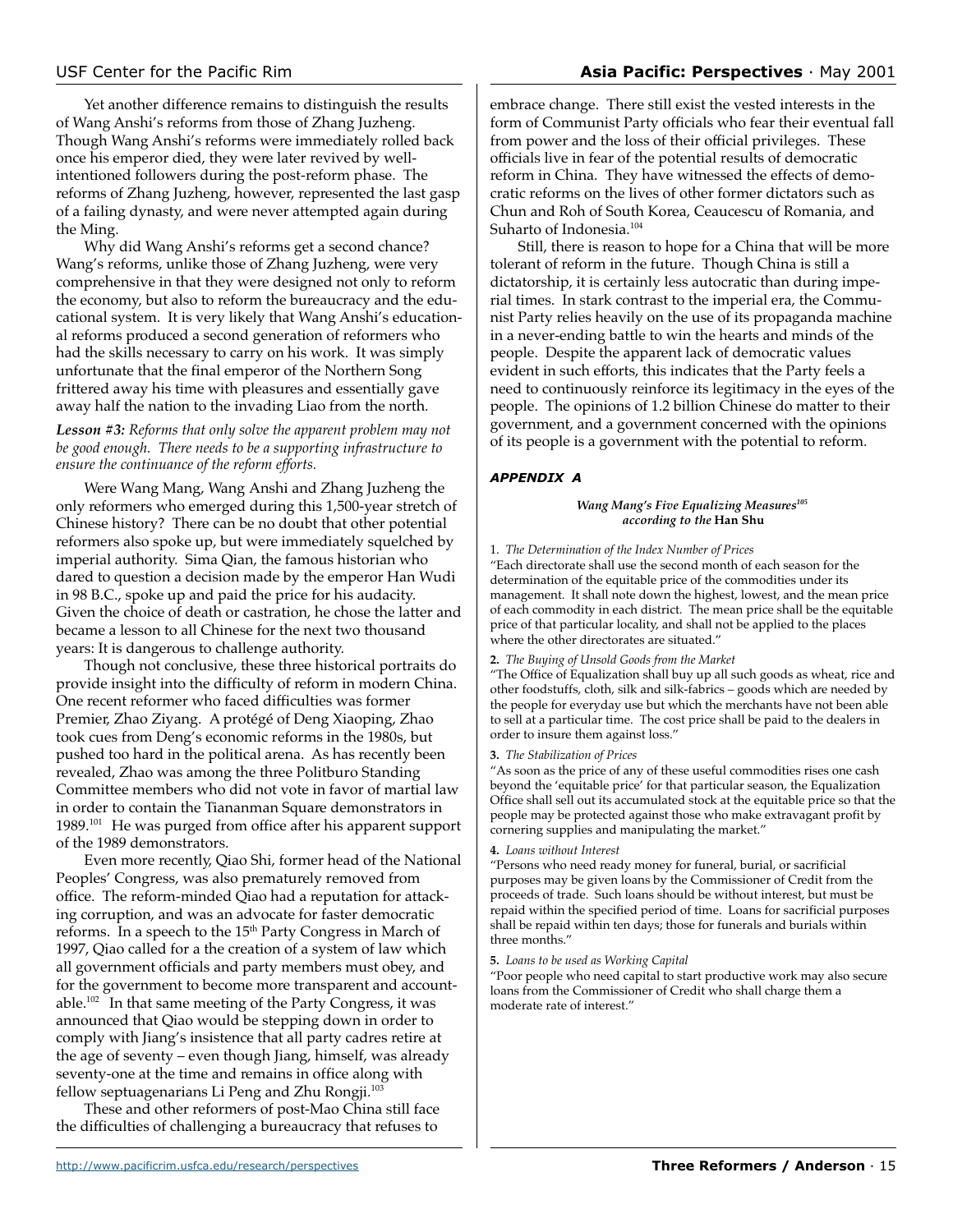### *APPENDIX B*

### **Wang Anshi's New Policies**

### **Economic Measures**

*Finance Planning Commission:* established to draw up plans for key policies and recommend the reorganization of state finance. *Investigating Commissioners:* employed to investigate conditions in agriculture, irrigation and obligatory local service and to recommend action.

*Tribute Transport and Distribution System:* established to replace the transportation of tributary items sent to the government from the provinces with government buying and selling according to market conditions.

*Green Shoots Policy:* Using government granary reserves as capital, extended loans to farmers during planting, to be repaid with 20 percent interest at harvest. Until this time farmers had borrowed from wealthy land owners who generally charged a higher rate.<sup>106</sup>

*Regulations on Agriculture and Water Conservancy:* Set up rules to manage local irrigation projects and river conservancy.

*Hired Service System:* Established a system, funded by a graduated cash tax, to hire permanent employees to staff local sub-bureaucratic posts. This replaced the previous local obligatory service policies.

*State Trade Policy:* In an effort to stabilize market prices, government offices were created in major commercial centers to buy from and sell to small merchants, thereby allowing small merchants to avoid dealing with wealthy merchant guilds acting as wholesalers.

*Land Survey and Equitable Tax Policies:* Established to survey holdings of land and land quality in order to create the graduated tax system necessary to fund other policies. Aimed at eliminating tax evasion and unfair burdens.

*Guild Exemption Tax:* Merchant guilds were assessed a tax and relieved of the burden of contributing supplies to the palace.

*Currency:* Removed the ban on private shipment and handling of copper. Increased minting of copper cash to meet the demands of expanded state financing and replacement of obligatory labor and contributions of commodities with cash tax payments.

### **Education and Civil Service**

*New Examination System and Schools Policies:* Poetry was dropped as an examination item. Candidates were required to write one essay and three policy proposals, and to discuss the meaning of items from the Classics. Appointed education officials to all prefectures and reorganized the National University under a three-grade system. Those who passed through all three grades were to be appointed directly to office. Instituted a new degree in law and established training in specialized fields such as military science, law and medicine.

*Government Clerks:* Clerks without official rank hired on salary basis. Established a system of strict supervision with measures for reward and punishment for clerks.

*Bureau for Commentaries on the Classics:* Prepared official commentaries on the Classics for study in preparation for civil service examination.

### **Military**

*Tithing Policy (Bao jia):* Organized rural households into units of ten. Each household with two or more adult males was required to supply one male to receive military training and to serve in the local militia. Each unit was responsible for community policing, and eventually was also charged with the duties of tax collection.

*Horse-breeding System:* Families in the northwest border regions were each assigned a horse to care for. Horses could be used as farm animals, but the responsible family was required to replace the horse at its own expense if the horse died. During times of war, the horses were to be provided to the cavalry.

*Directorate of Weapons:* Charged with improving the quality of weapons and other minor defense-strengthening measures.

### *ENDNOTES*

- <sup>1</sup> Rhoads Murphey, *East Asia: A New History* (New York: Addison-Wesley Educational Publishers, Inc., 1997), p. 121.
- <sup>2</sup> The Song era title of Grand Councilor (*zai xiang*) is also commonly translated as Prime Minister.
- <sup>3</sup> *Xin Fa* can be most literally translated as New Laws; however, all major works consulted for this paper, with the exception of de Bary's *Sources of Chinese Tradition*, use the term "New Policies." Authors who produced works mentioning the *Xin Fa* since 1960 were possibly influenced by an argument from James T. C. Liu, *Reform in Sung China: Wang An-shih (1021-1086) and his New Policies* (Cambridge, MA: Harvard University Press, 1959) p. 1, 119.
- The founding emperor of the Ming had abolished the office of Prime Minister as historical Prime Ministers were judged to have been too influential upon the emperor. As Chief Grand Secretary (*shou fu*), Zhang held informal powers similar to that of previous Prime Ministers. Charles O. Hucker, *A Dictionary of Official Titles in Imperial China* (Stanford, CA: Stanford University Press, 1985). Charles O. Hucker, ed., *Chinese Government in Ming Times* (New York: Columbia University Press, 1969), p. 46, 466.
- Murphey, p. 68.
- <sup>6</sup> John King Fairbank, *China: A New History* (Cambridge, MA: The Belknap Press of Harvard University Press, 1992) p. 62.
- <sup>7</sup> John Meskill, *An Introduction to Chinese Civilization*, ed. John Meskill (New York: Columbia University Press, 1973), p. 46.
- The emperor Han Xuan Di (r. 74 49 B.C.), however, did briefly interrupt the decline by relaxing the harshness of punishments toward the common people, and reducing court expenditure. See: Rudi Thomsen, *Ambition and Confucianism: A Biography of Wang Mang* (Denmark: Aarhus University Press, 1988), p. 38.
- Fairbank, p. 59.
- <sup>10</sup> J.A.G. Roberts, *A History of China, vol. 1*. (New York: St. Martin's Press, 1996), p. 57-58.
- <sup>11</sup> The Empress Dowager Wang, Wang Zhengjun, had been the empress of emperor Yuan (r. 48 - 33 B.C.) and mother of emperor Cheng (r. 33 - 7 B.C.).
- <sup>12</sup> Ray Huang, *China: A Macro History* (Armonk, NY: M.E. Sharpe, Inc., 1988; repr., Armonk, NY: M.E. Sharpe, Inc., 1997) p. 52.
- <sup>13</sup> John E. Wills, Jr., *Mountain of Fame* (Princeton, NJ: Princeton University Press, 1994), p. 78.
- <sup>14</sup> Wang Mang, *Edict on Land Reform*, from the *Han Shu*, 99B:9a-10a; William Theodore de Bary, *Sources of Chinese Tradition* (New York: Columbia University Press, 1960) vol. 1, p. 224-5.
- $15$  Ibid.
- <sup>16</sup> Thomsen, p. 43, 209.
- <sup>17</sup> Winston Lo, *An Introduction to the Civil Service of Sung China* (Honolulu, HI: University of Hawaii Press, 1987), p. 11.
- <sup>18</sup> Milton W. Meyer, *China: A Concise History* (Lanham, MD: Rowman & Littlefield Publishers, Inc., 1994), p. 219.
- <sup>19</sup> H. R. Williamson, *Wang Anshih: A Chinese Statesman and Educationalist of the Sung Dynasty* (London: Arthur Probsthain, 1935-37), vol. 1, p. 131.
- <sup>20</sup> During this time the required Confucian classics consisted of the *Analects* of Confucius, the works of Mencius, the classics of History (*Shu jing*), Poetry (*Shi jing*), and Changes (*Yi jing*), the three classics of Rites (*Li ji,Yi li, Zhou li*) and the *Spring and Autumn Annals* (*Chun qiu*). John W. Chaffee, *The Thorny Gates of Learning in Sung China*, (Cambridge, NY: Cambridge University Press, 1985; repr., Albany, NY: State University of New York Press, 1995), p. 4.
- $21$  A small amount of statistical evidence indicates that possibly as many as thirty percent of candidates "may have come from households that had not produced officials in the immediately preceding generations." John Meskill, *An Introduction to Chinese Civilization*, ed. John Meskill (New York: Columbia University Press, 1973), p. 120.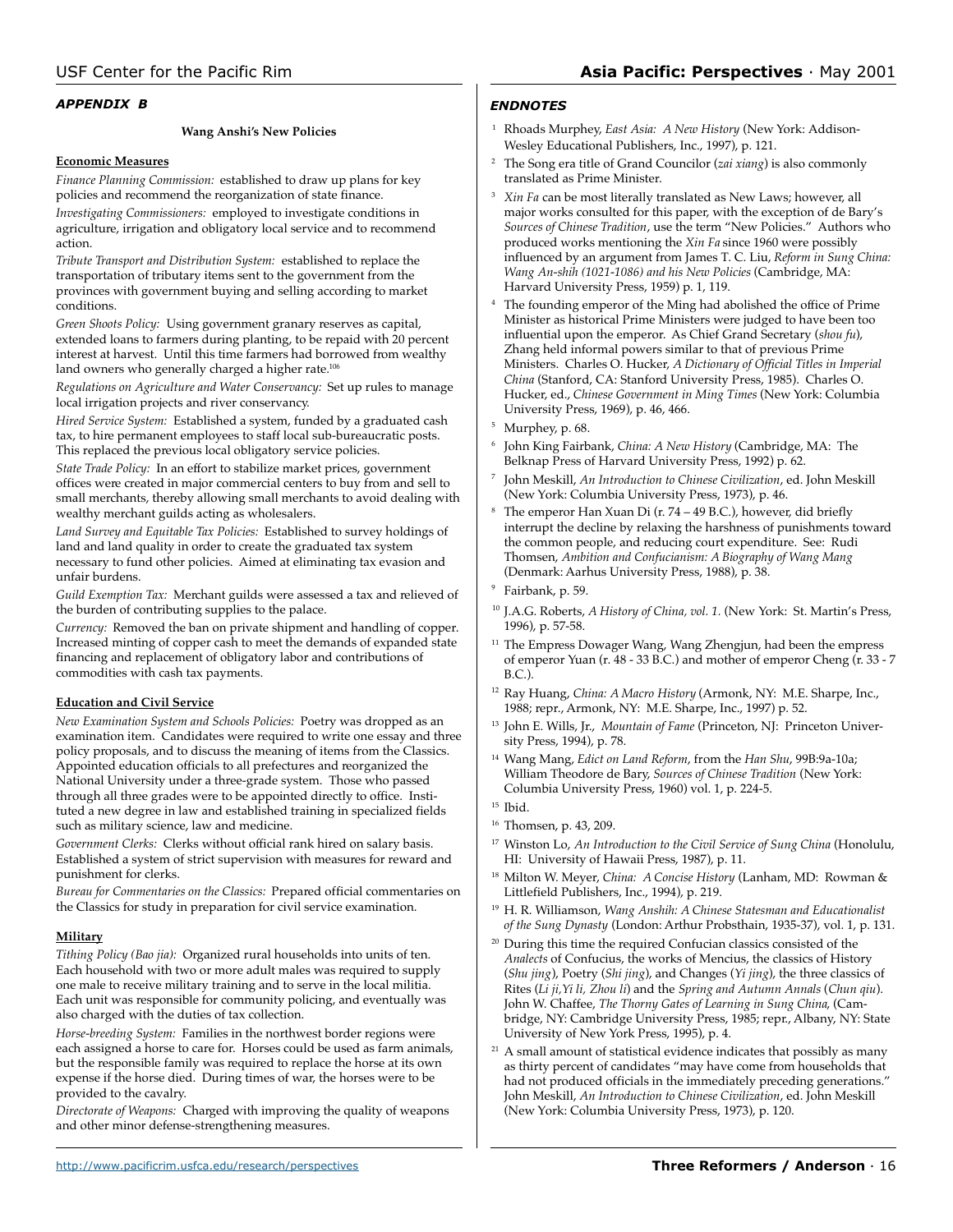- <sup>22</sup> E.A. Kracke, Jr., *Civil Service in Early Sung China* (Cambridge, MA: Harvard University Press, 1953), chap. 4 passim.
- <sup>23</sup> Williamson, vol. 1, p. 178.
- <sup>24</sup> Lo, p. 77.
- <sup>25</sup> Williamson, vol. 1, p. 61.
- <sup>26</sup> Williamson, vol. 1, p. 68.
- <sup>27</sup> Williamson, vol. 1, p. 73-74.
- <sup>28</sup> Peter K. Bol, "Government, Society and State: On the Political Visions of Ssu-ma Kuang and Wang An-shih," *Ordering the World: Approaches to State and Society in Sung Dynasty China*, eds. Robert P. Hymes and Conrad Schirokauer (Berkeley, CA: University of California Press, 1993) p. 162.
- <sup>29</sup> Williamson, vol. 2, p. 50.
- <sup>30</sup> Albert Chan, *The Glory and Fall of the Ming Dynasty*, (Norman OK: University of Oklahoma Press, 1982), p. 162.
- <sup>31</sup> Ray Huang, *1587: A Year of No Significance*, (New Haven, CT: Yale University Press, 1981), p. 89.
- <sup>32</sup> Hucker, *Chinese Government in Ming Times*, p. 88.
- <sup>33</sup> Chan, p. 142.
- <sup>34</sup> Chan. p. 263.
- <sup>35</sup> Chan, p. 188.
- <sup>36</sup> Robert Crawford, "Chang Chü-Cheng's Confucian Legalism," *Self and Society in Ming Thought*, ed. Wm. Theodore de Bary (New York: Columbia University Press, 1970), p. 368.
- <sup>37</sup> Crawford, p. 395.
- <sup>38</sup> Crawford, pp. 396-7.
- <sup>39</sup> Han Fei Tzu, *Basic Writings*, trans. by Burton Watson (New York: Columbia University Press, 1964) p. 128.
- <sup>40</sup> Liu, p. 93.
- <sup>41</sup> Along with Su Shi (Su Dong Po), Wang is also considered to have been "one of six great prose masters of the Song Dynasty." Kracke, p. 19.
- <sup>42</sup> Bol, "Government Society and State," p. 163.
- <sup>43</sup> Willard Peterson, "Confucian Learning in late Ming Thought," *The Cambridge History of China, vol. 8, The Ming Dynasty, 1368-1644, Part II*, (Cambridge: Cambridge University Press, 1998), p. 740.
- <sup>44</sup> Chen Qiyun, "Confucian, Legalist, and Taoist Thought in Later Han," *The Cambridge History of China, vol. 1, The Ch'in and Han Empires, 221 B.C. – A.D. 220* (Cambridge: Cambridge University Press, 1986), p. 773.
- <sup>45</sup> Han Feizi (c. 280-233 B.C.) was the Legalist inspiration for China's first emperor, Qin Shi Huangdi (r. 259-210 B.C.).
- <sup>46</sup> Crawford, p. 384.
- <sup>47</sup> Liu, p. 45.
- 48 Liu, p. 42.
- <sup>49</sup> Hans Bielenstein, "Wang Mang, the restoration of the Han dynasty, and Later Han," *The Cambridge History of China, vol. 1, The Ch'in and Han Empires, 221 B.C. – A.D. 220* (Cambridge: Cambridge University Press, 1986), p. 228.
- <sup>50</sup> See *The Analects of Confucius,* XIII:3. Translation by D.C. Lau (London: Penguin Books, 1979), p. 118.
- <sup>51</sup> Thomsen, p. 72 and 144.
- <sup>52</sup> Thomsen, p. 88-90.
- <sup>53</sup> Wills, p. 85.
- <sup>54</sup> Thomsen, p. 130.
- <sup>55</sup> A more detailed description of the Five Equalizing Measures is contained in Appendix B.
- <sup>56</sup> For a more detailed treatment of the individual measures, see Williamson, vol. 1, chapters 11-22. Also, a list of Wang's measures with brief descriptions is contained in Appendix C.
- <sup>57</sup> de Bary, *Sources of Chinese Tradition*, vol. 1, p. 420.
- <sup>58</sup> Meskill, p. 132.
- <sup>59</sup> Peter K. Bol, *This Culture of Ours: Intellectual Transitions in T'ang and Sung China* (Stanford, CA: Stanford University Press, 1992) p. 248.
- <sup>60</sup> Ray Huang, "The Ming Fiscal Administration," *The Cambridge History of China, vol. 8, The Ming Dynasty, 1368-1644, Part II*, (Cambridge: Cambridge University Press, 1998), p. 162.
- <sup>61</sup> Ray Huang, "The Lung-ch'ing and Wan-li Reigns, 1567-1620," *The Cambridge History of China, vol. 7, The Ming Dynasty, 1368-1644, Part I*, (Cambridge: Cambridge University Press, 1988), p. 524-5.
- $62$  Paul J. Smith, "State Power and Economic Activism during the New Policies 1068-1085: The Tea and Horse Trade and the 'Green Sprouts' Loan Policy," *Ordering the World: Approaches to State and Society in Sung Dynasty China*, eds. Robert P. Hymes and Conrad Schirokauer (Berkeley, CA: University of California Press, 1993) p. 83-84.
- <sup>63</sup> Smith, p. 83.
- <sup>64</sup> Wills, p. 78. Liu, p. 61.
- <sup>65</sup> Williamson, vol. 2, p. 376.
- <sup>66</sup> Crawford, p. 378.
- $67$  Thomsen, p. 127.
- <sup>68</sup> Thomsen, p. 123.
- <sup>69</sup> See *The Analects of Confucius,* II:3. Translation by D.C. Lau (London: Penguin Books, 1979), p. 63.
- <sup>70</sup> de Bary, *Sources of Chinese Tradition*, vol. 1, p. 226.
- $71$  Wang dispatched and army of over 300,000 men to the northern border with the Xiong Nu who ventured no major attacks during Wang's reign. Bielenstein, *Cambridge History of China,* vol. 1, p. 237.
- <sup>72</sup> Witold Rodzinski, *A History of China, vol. 1.* (Oxford: Pergamon Press, 1979) p. 67.
- <sup>73</sup> Bielenstein, p. 241-3.
- <sup>74</sup> Liu, p. 111.
- <sup>75</sup> Williamson, vol. 2, p. 187.
- <sup>76</sup> Williamson, vol. 1, p. 208.
- $\%$  Williamson, vol. 2, p. 202.
- <sup>78</sup> Huang, *1587: A Year of No Significance*, p. 14.
- <sup>79</sup> Crawford, p. 367.
- <sup>80</sup> Huang, *Cambridge History, vol. 7*, p. 522.
- <sup>81</sup> Chan, p. 269.
- <sup>82</sup> Huang, *Cambridge History, vol. 8*, p. 163.
- <sup>83</sup> Huang, *Cambridge History, vol. 7*, p. 526.
- <sup>84</sup> de Bary, *Sources of Chinese Tradition*, vol. 1, p. 226.
- <sup>85</sup> Smith, p. 79. "According to estimates by Albert Fuerwerker and others, it appears that the Song state was able to take in almost twice as much of its economy's total output as either the Ming or the Qing state.'
- <sup>86</sup> Smith, p. 83.
- <sup>87</sup> Bielenstein, *The Cambridge History of China,* vol. 1, p. 275.
- <sup>88</sup> Michael Lowe, "The Religious and Intellectual Background," *The Cambridge History of China,* vol. 1, p. 740.
- <sup>89</sup> Williamson, vol. 2, p. 239. In his biography of Wang Anshi, Williamson includes several chapters on forerunners of Wang Anshi, one of whom was Wang Mang.
- 
- 91 Williamson, vol. 1, p. 383.
- <sup>92</sup> Richard L. Davis, *Wind Against the Mountain: The Crisis of Politics and Culture in Thirteenth Century China* (Cambridge, MA: Harvard University Press, 1996), p. 40.
- 93 Liu, p. 97.
- <sup>94</sup> Liu, pp. 9-17 passim; Williamson, vol. 1, chap. 3 passim.
- <sup>95</sup> Huang, *1587: A Year of No Significance*, p. 30.
- <sup>96</sup> Chan, p. 270.
- <sup>97</sup> Huang, *1587: A Year of No Significance*, p. 25.
- 
- <sup>90</sup> Liu, p. 9.